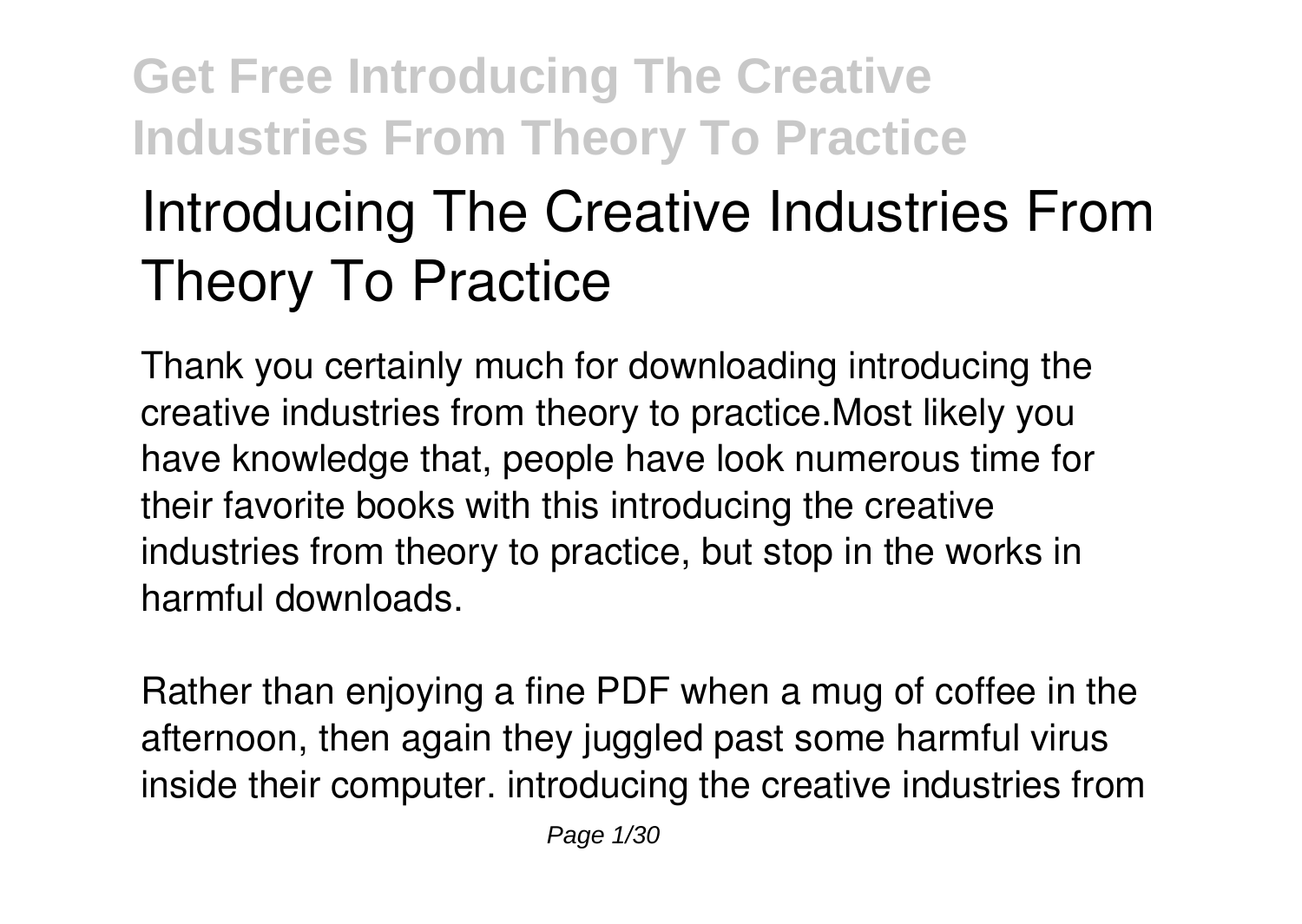**theory to practice** is open in our digital library an online right of entry to it is set as public appropriately you can download it instantly. Our digital library saves in complex countries, allowing you to acquire the most less latency era to download any of our books subsequently this one. Merely said, the introducing the creative industries from theory to practice is universally compatible bearing in mind any devices to read.

Creating Creative Industries | Richard Georges | TEDxRoadTown Introduction to Creative Industries 2020-2021 BA Business of the Creative Industries - What you will learn *Creative Industries Management : What Is It?* Creative Industries Management II The Business Side Of Arts Creative Careers Programme: An introduction to the Creative Page 2/30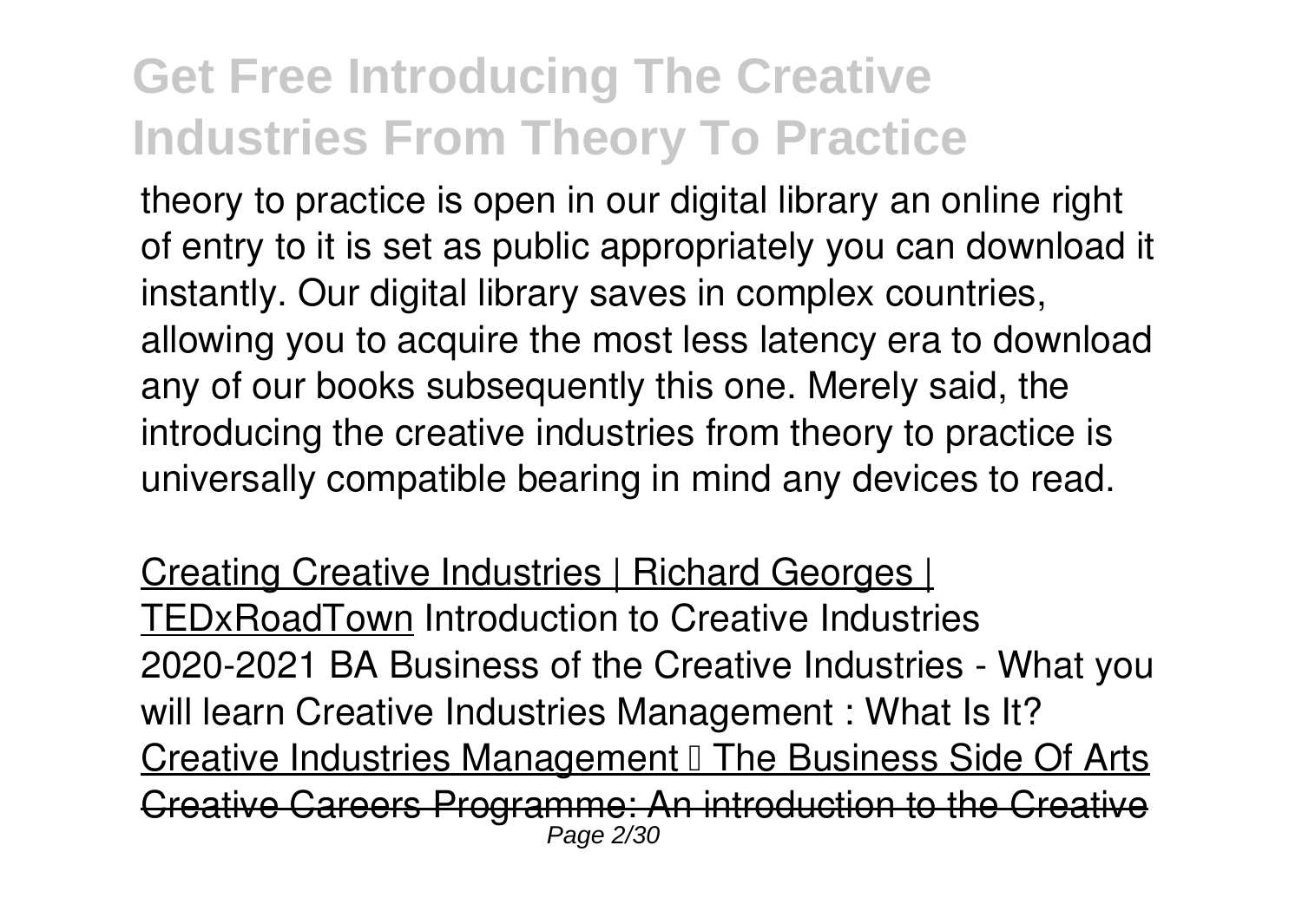Industries Why invest in the creative economy? | Tsitsi Dangarembga What Are the Fronomics of the Creative Economy?

Creative Industries: Course IntroductionBettering the Creative Industries of Tomorrow | Will Kennard | TEDxWarwick TEDxEutropolis - Walter Amerika - Why we need the creative industry Master's programme in Creative Industries From a Social Distance: how has coronavirus impacted the creative industries? *Creative and Cultural Industries – An Introduction to these courses* Working in Technology in a creative industry UAL and Creative Industries Federation present: Reimagining the Creative Industries Department of Culture, Media \u0026 Creative Industries *London's Creative Industries The Beautiful World of Creative Industries* **Introduction to the** Page 3/30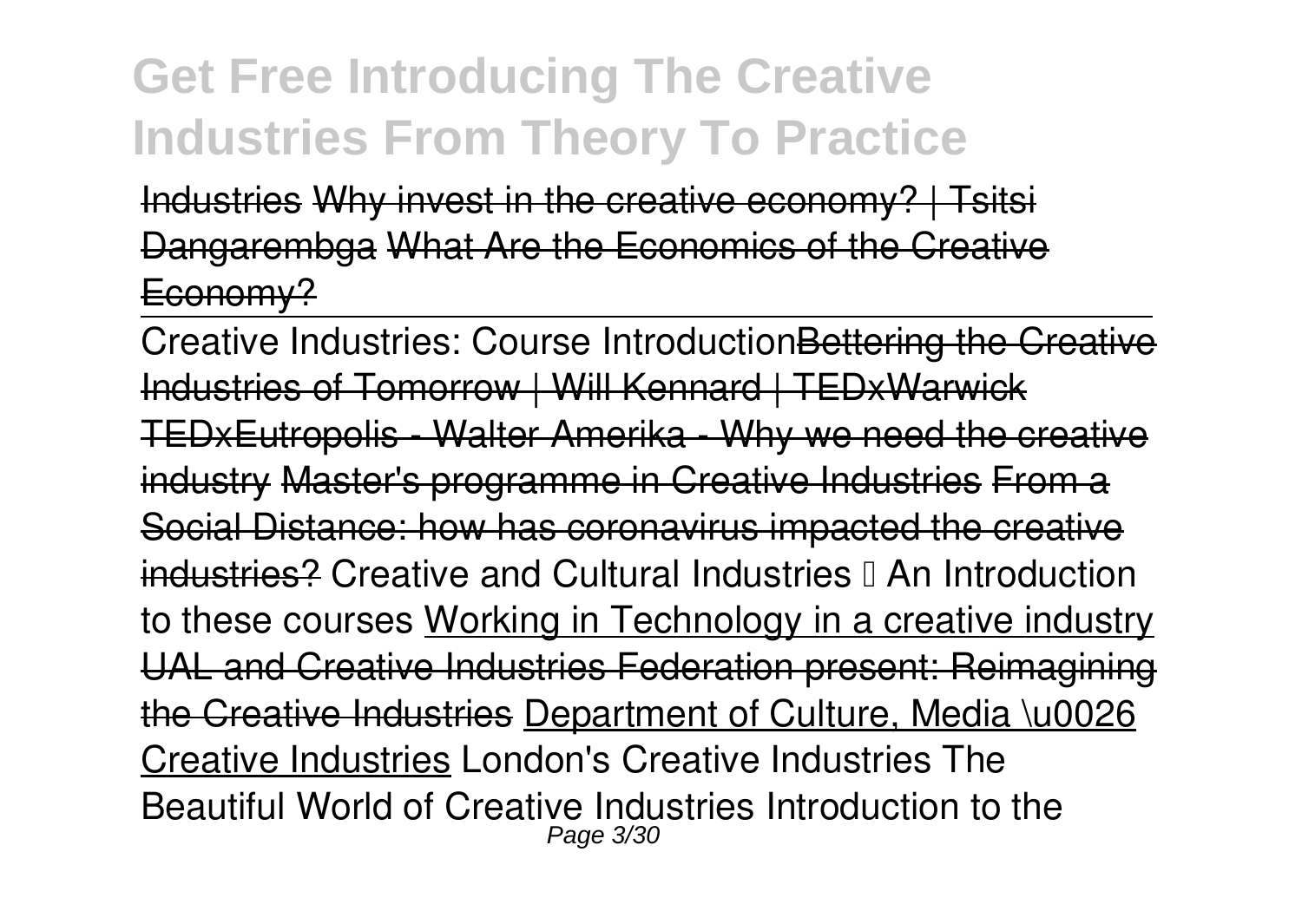**Creative Economy** *Introducing The Creative Industries From* When understanding social networks and cultural economy is just as important as hands-on skills or an entrepreneurial spirit, Introducing the Creative Industries shows you how to use theories, concepts and practical skills to get ahead in their course and professional life. Creatively imagined and beautifully written, this book:

*Introducing the Creative Industries: From Theory to ...* When understanding social networks and cultural economy is just as important as hands-on skills or an entrepreneurial spirit, Introducing the Creative Industries shows you how to use theories, concepts and practical skills to get ahead in their course and professional life. Creatively imagined and Page 4/30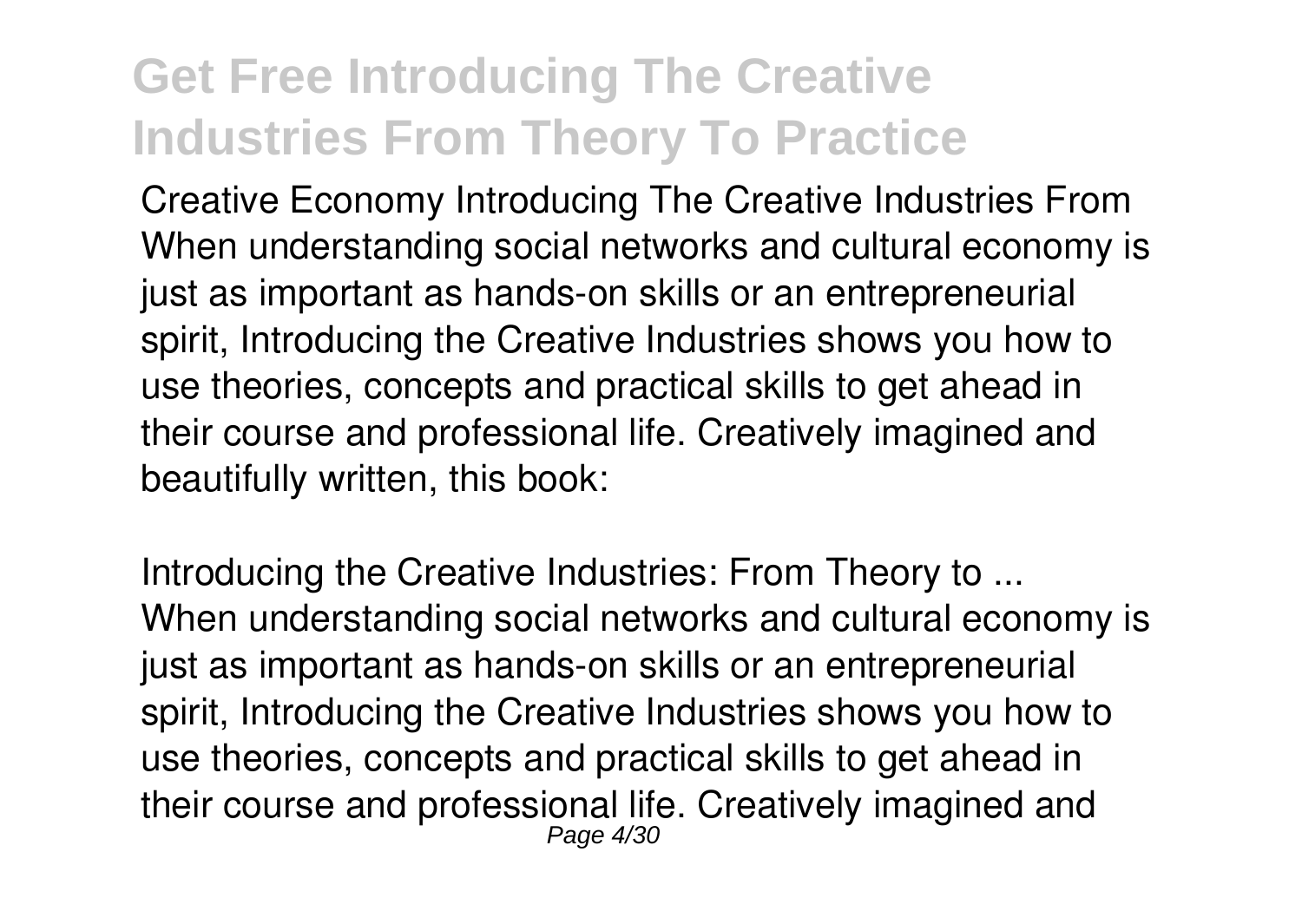**Get Free Introducing The Creative Industries From Theory To Practice** beautifully written, this book:

*Introducing the Creative Industries | SAGE Publications Ltd* Introducing the Creative Industries: From Theory to Practice - Ebook written by Rosamund Davies, Gauti Sigthorsson. Read this book using Google Play Books app on your PC, android, iOS devices....

*Introducing the Creative Industries: From Theory to ...* Find many great new & used options and get the best deals for Introducing the Creative Industries: From Theory to Practice by Rosamund Davies, Gauti Sigthorsson (Paperback, 2013) at the best online prices at eBay! Free delivery for many products! Page 5/30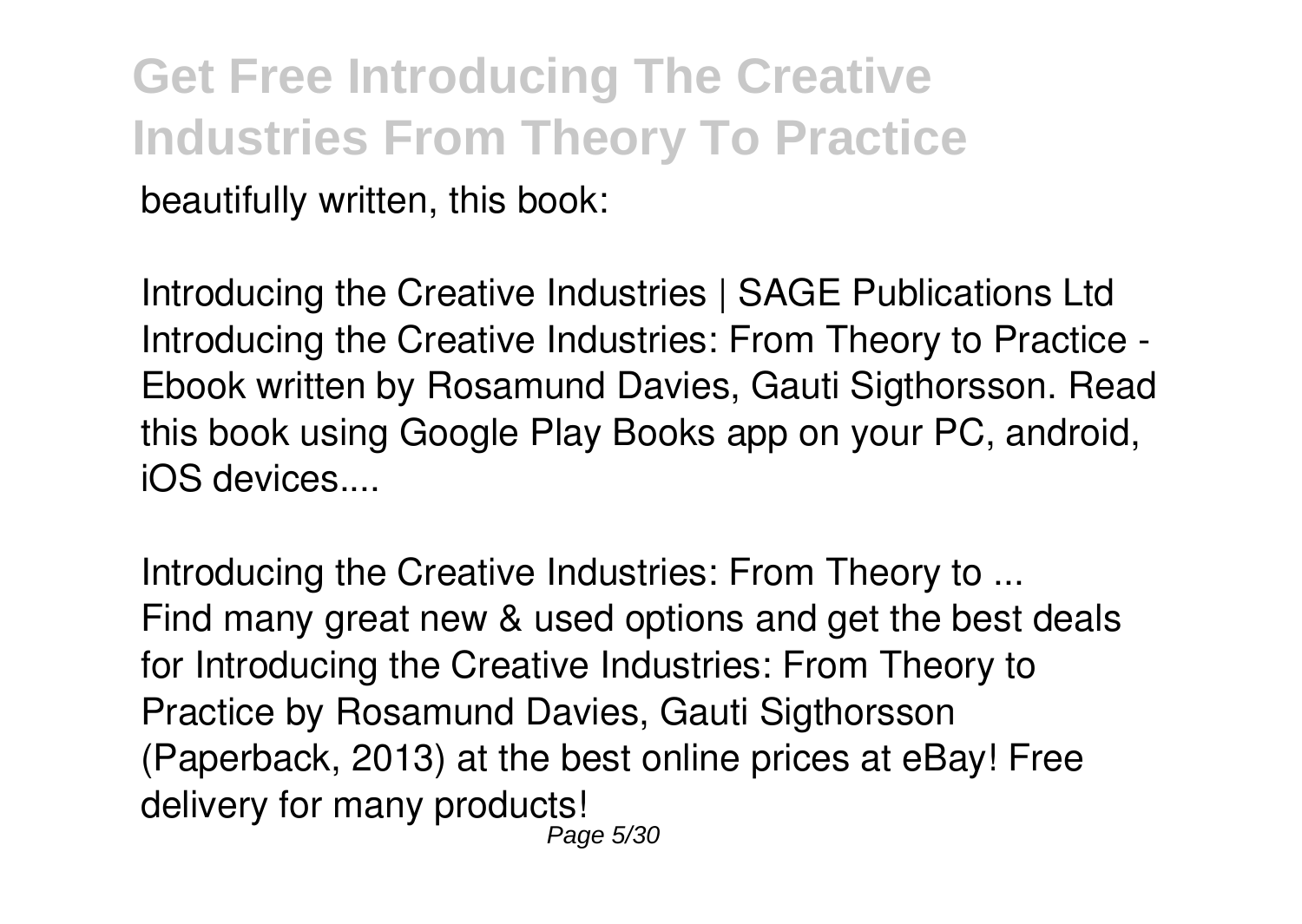*Introducing the Creative Industries: From Theory to ...* It is an essential guidebook for students of creativity in media and communication, design, creative industries and business. SAGE Publications; April 2013. ISBN: 9781446281567. Edition: 1. Title: Introducing the Creative Industries. Author: Rosamund Davies; Gauti Sigthorsson. Imprint: SAGE Publications Ltd.

*Introducing the Creative Industries by Davies, Rosamund ...* Download Introducing The Creative Industries books, "Creativity used to be the difficult concept to define - now it has probably been overtaken by the concept 'creative industries'. However, this text does a sterling job at Page 6/30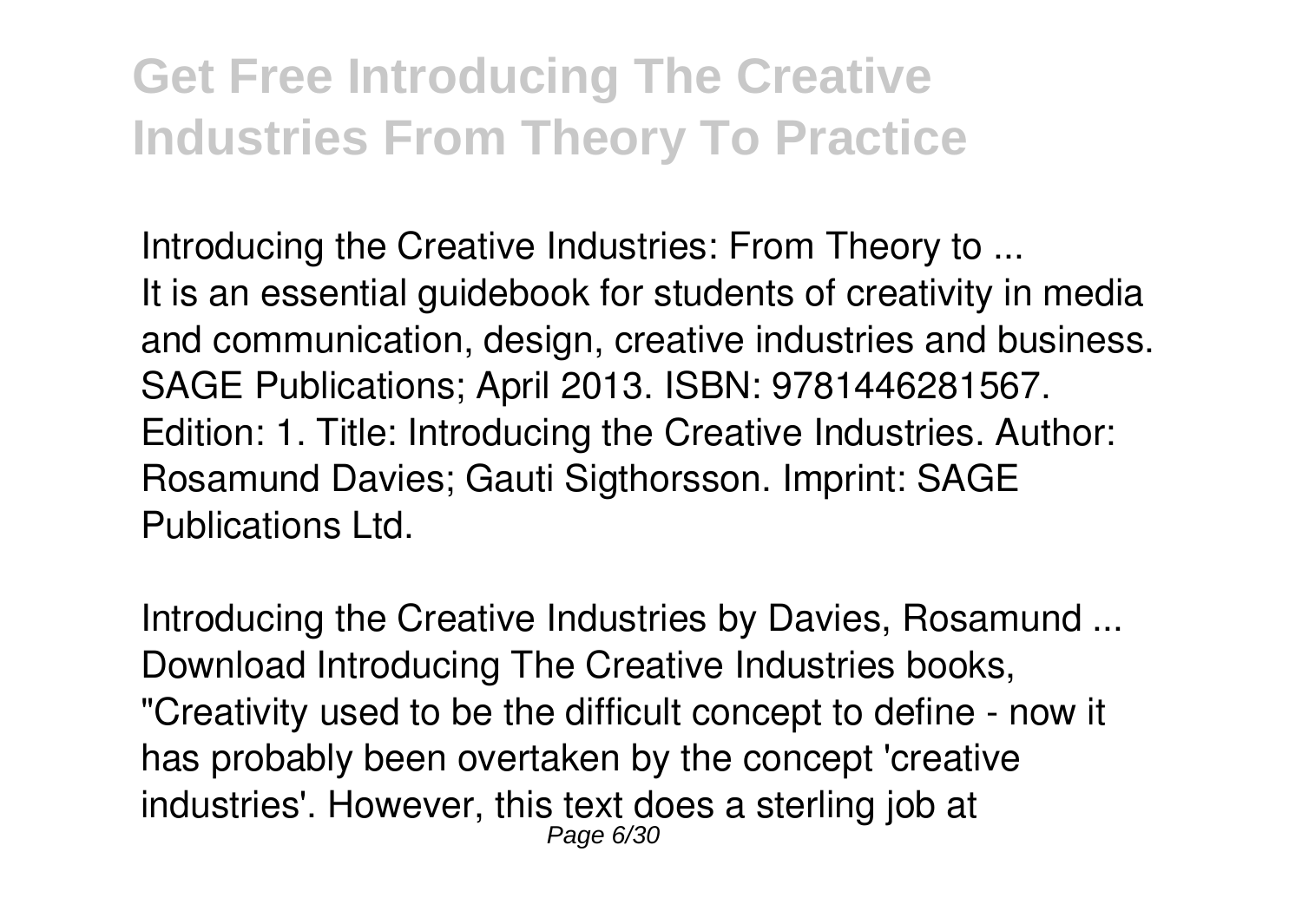identifying, outlining and defining the many elements that go to make up this booming sector of industry.

*[PDF] introducing the creative industries eBook* When understanding social networks and cultural economy is just as important as hands-on skills or an entrepreneurial spirit, Introducing the Creative Industries shows you how to use theories, concepts and practical skills to get ahead in their course and professional life. Creatively imagined and beautifully written, this book:

*Introducing the Creative Industries : Rosamund Davies ...* Davies, Rosamund ORCID: 0000-0001-8645-8271 and Sigthorsson, Gauti (2013) Introducing the creative industries: Page 7/30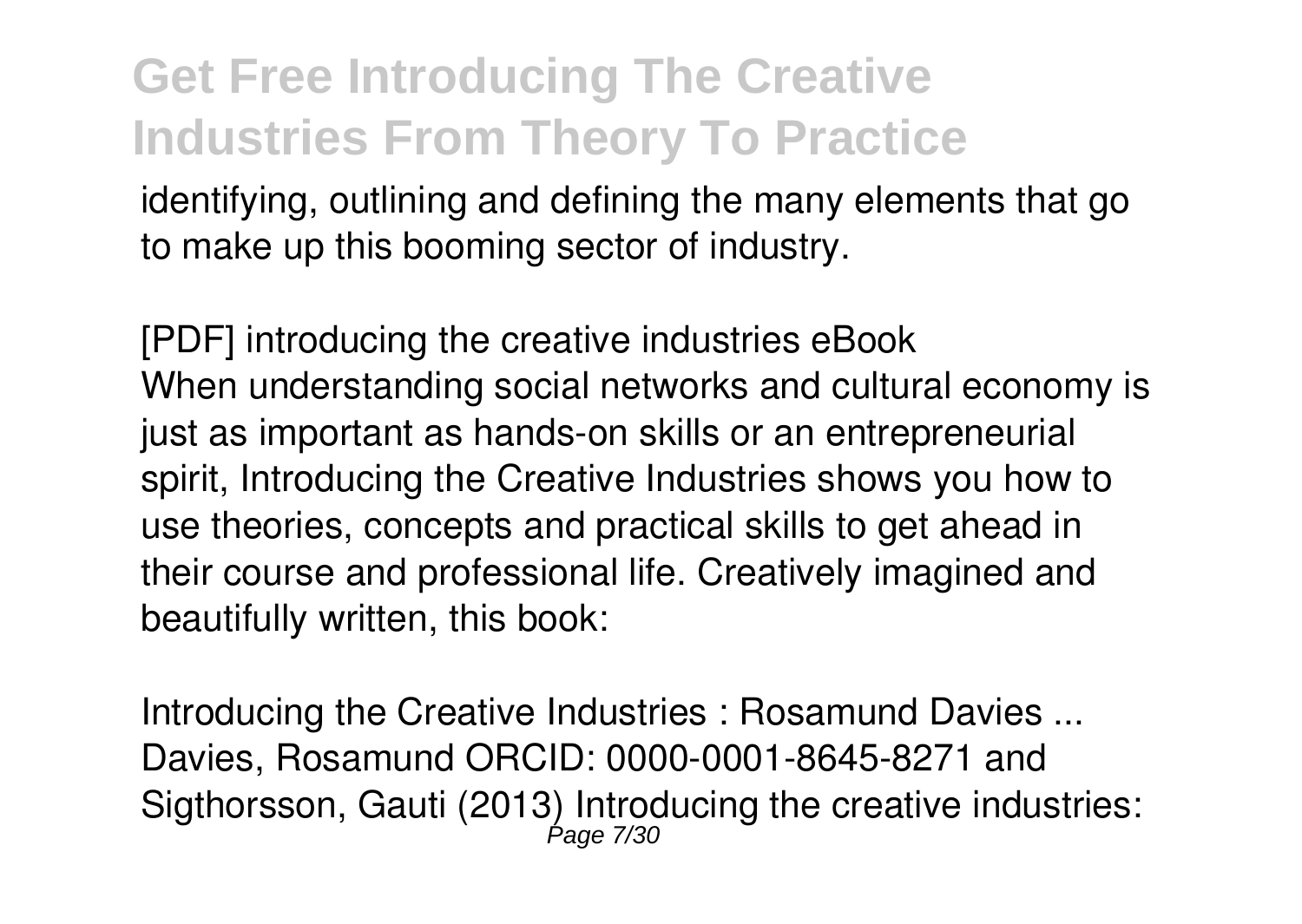from theory to practice. SAGE Publications Ltd., London, UK. ISBN 978-1849205733 Full text not available from this repository. Abstract. This is your complete guide to studying and succeeding in the creative industries.

*Introducing the creative industries: from theory to practice* Introducing the Creative Industries: From Theory to Practice: Davies, Rosamund, Sigthorsson, Gauti: Amazon.nl Selecteer uw cookievoorkeuren We gebruiken cookies en vergelijkbare tools om uw winkelervaring te verbeteren, onze services aan te bieden, te begrijpen hoe klanten onze services gebruiken zodat we verbeteringen kunnen aanbrengen, en om advertenties weer te geven.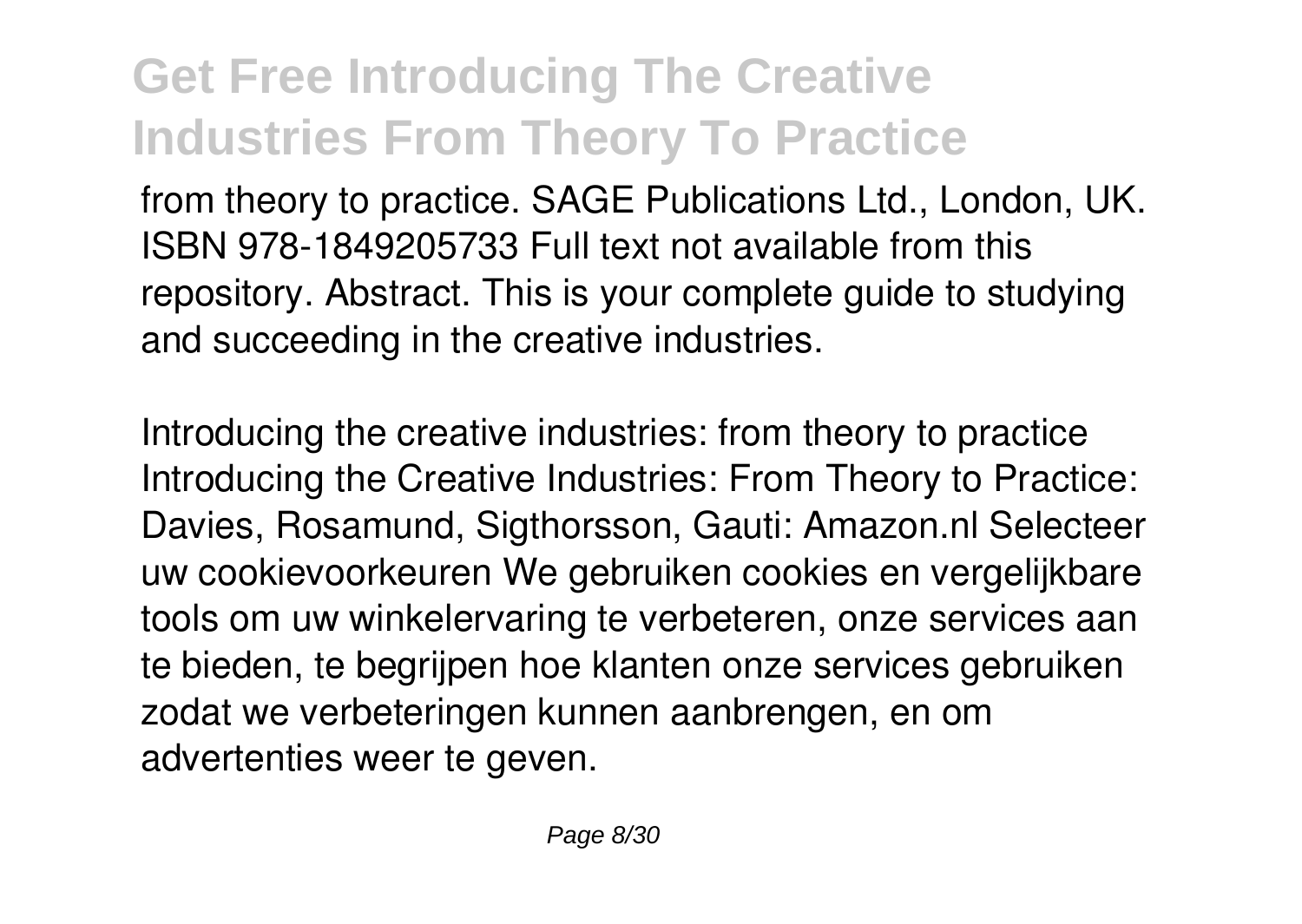*Introducing the Creative Industries: From Theory to ...* Introducing the Creative Industries: From Theory to Practice by Davies, Rosamund 2013 Paperback: Amazon.co.uk: **Books** 

*Introducing the Creative Industries: From Theory to ...* Introducing Creativation+. In September 2020, AFCI announced that Creativation, AFCI's annual conference and tradeshow for the creative industries, will look quite different in 2021. We are transitioning to a completely virtual event to ensure the safety of our members, attendees, exhibitors and staff. Creativation+, the virutal conference and tradeshow for the creative industries, will take place on February 1-5, 2021.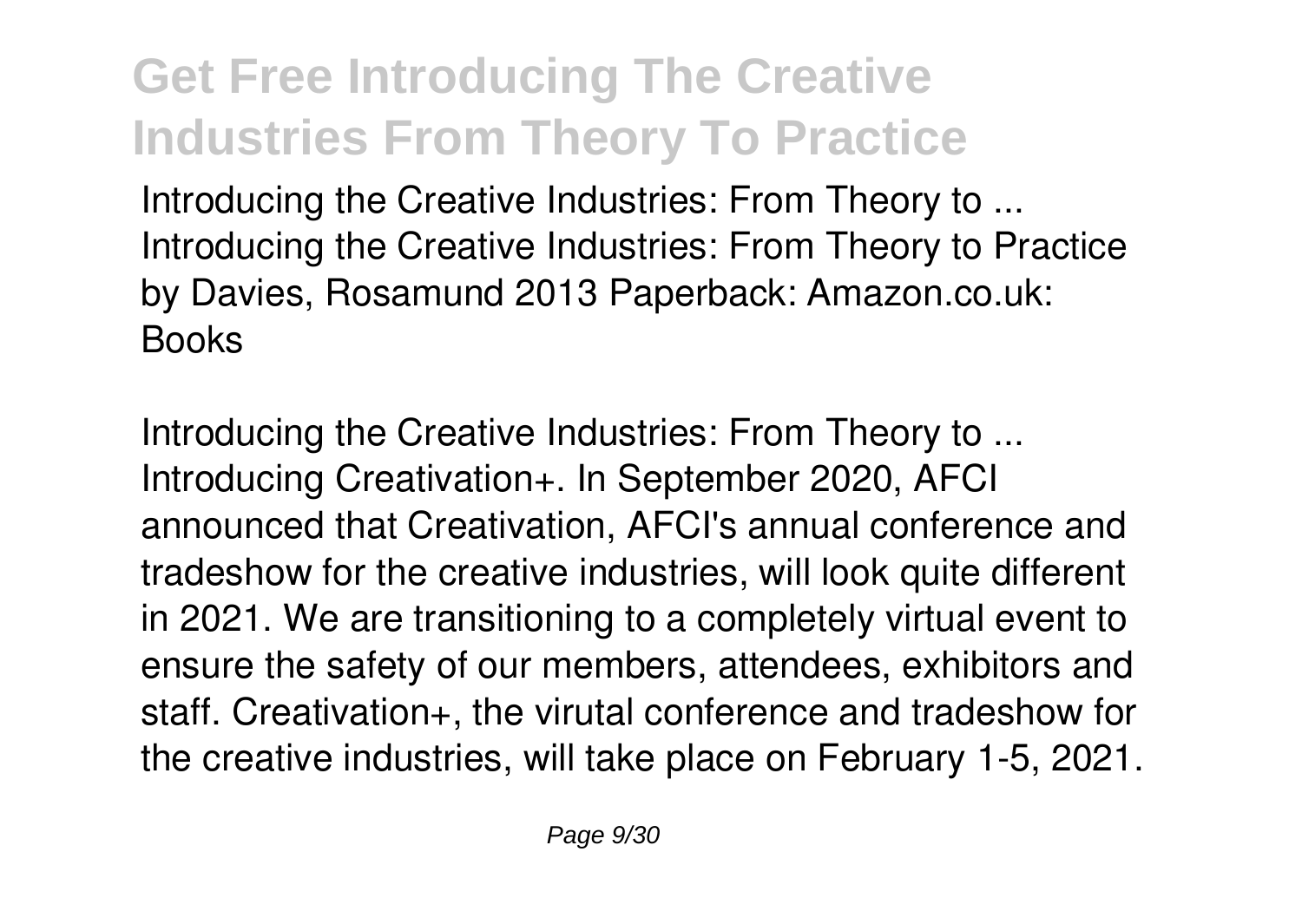#### *Introducing Creativation+*

5.0 out of 5 stars Introducing The Creative Industries. 9 January 2014. Format: Paperback Verified Purchase. This is required reading for my University course but is very entertaining, current, and useful reading for any graduate looking to have a career in the creative industries. One person found this helpful.

*Amazon.co.uk:Customer reviews: Introducing the Creative ...* This book takes you through the history, trends, products and markets of the creative industries, showing how success depends on a mix of ideas, tactics and talent.When understanding social networks and cultural economy is just as important as hands-on skills or an entrepreneurial spirit, Page 10/30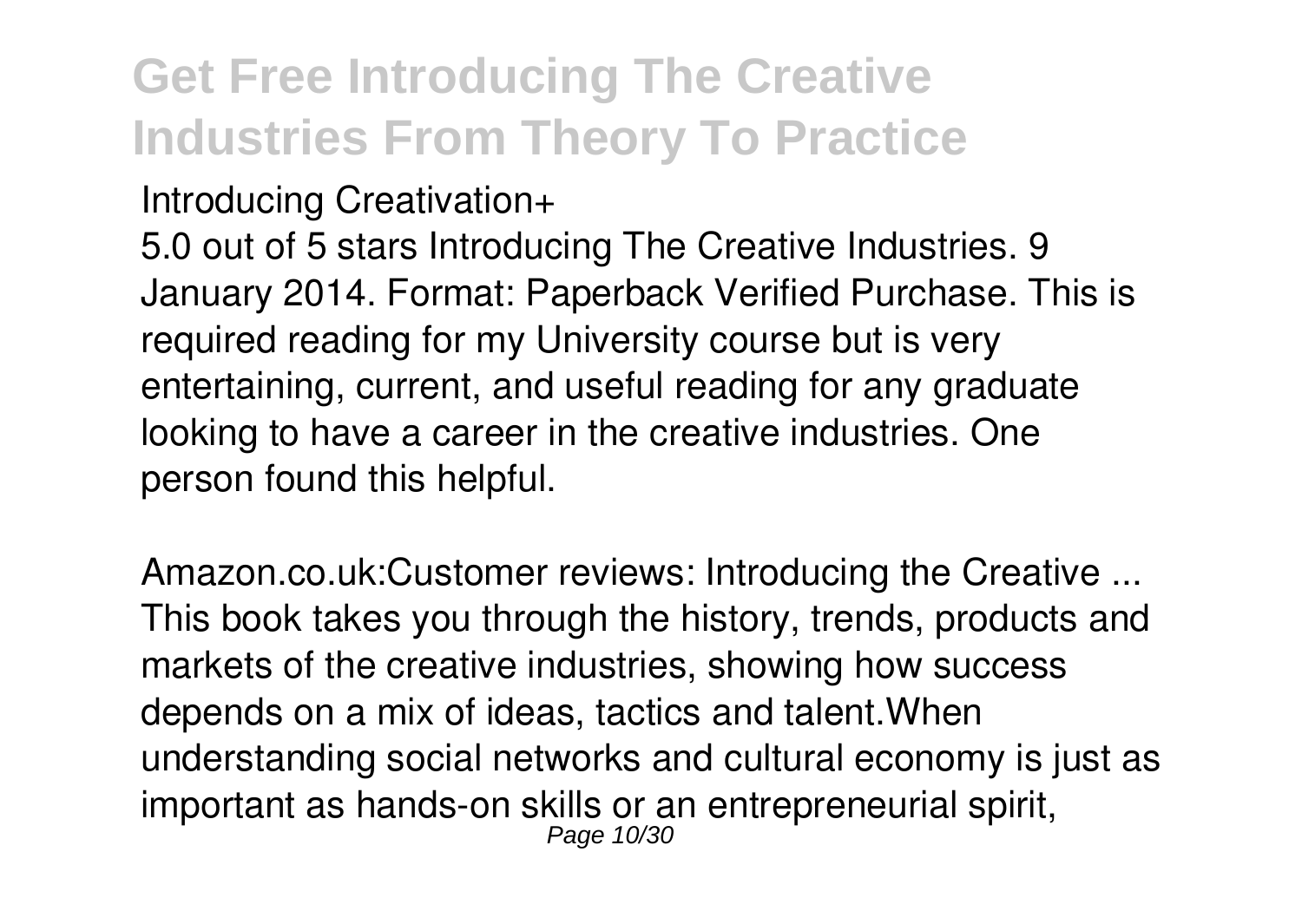Introducing the Creative Industries shows you how to use theories, concepts and practical skills to get ahead in their course and professional life.

*Introducing the Creative Industries - E-bok - Rosamund ...* When understanding social networks and cultural economy is just as important as hands-on skills or an entrepreneurial spirit, Introducing the Creative Industries shows you how to use theories, concepts and practical skills to get ahead in their course and professional life.

*Read Download Introducing The Creative Industries PDF ...* Coronavirus news: As of today, there is no disruption to your University scheme and this website will continue to support Page 11/30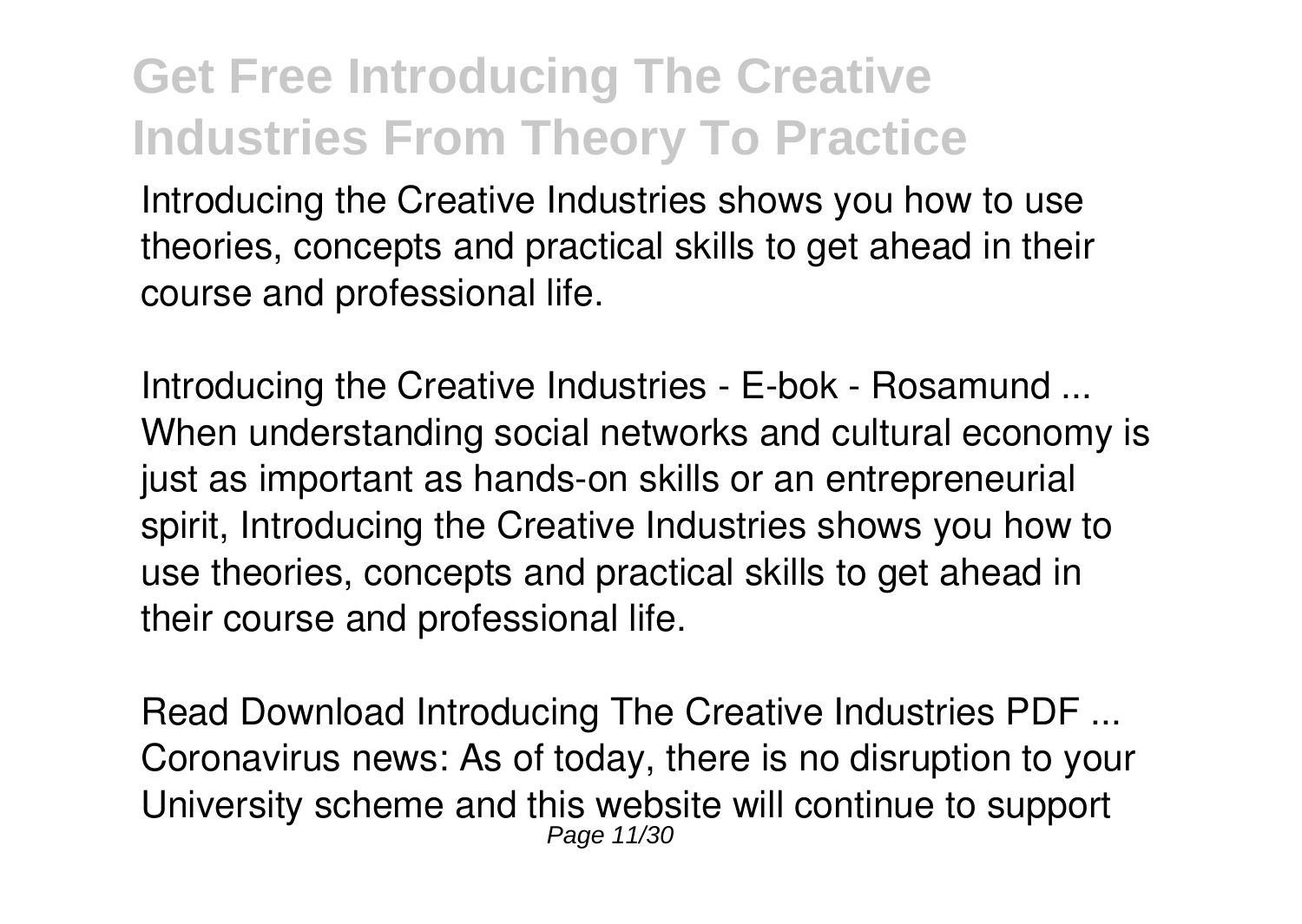#### **Get Free Introducing The Creative Industries From Theory To Practice** home study as well as self-isolation.

*John Smith's - Introducing the Creative Industries: From ...* Introducing the Creative Industries: From Theory to Practice: Davies, Rosamund, Sigthorsson, Gauti: Amazon.sg: Books

*Introducing the Creative Industries: From Theory to ...* This programme leads to an AIM award in creative Industries at Entry 3 or Level 1. Young people will also get the chance to undertake a City & Guilds Stepping Stone qualification in English and math or a functional skills qualification depending on their current ability and qualifications on entry.

*Introduction to Creative Industries* Page 12/30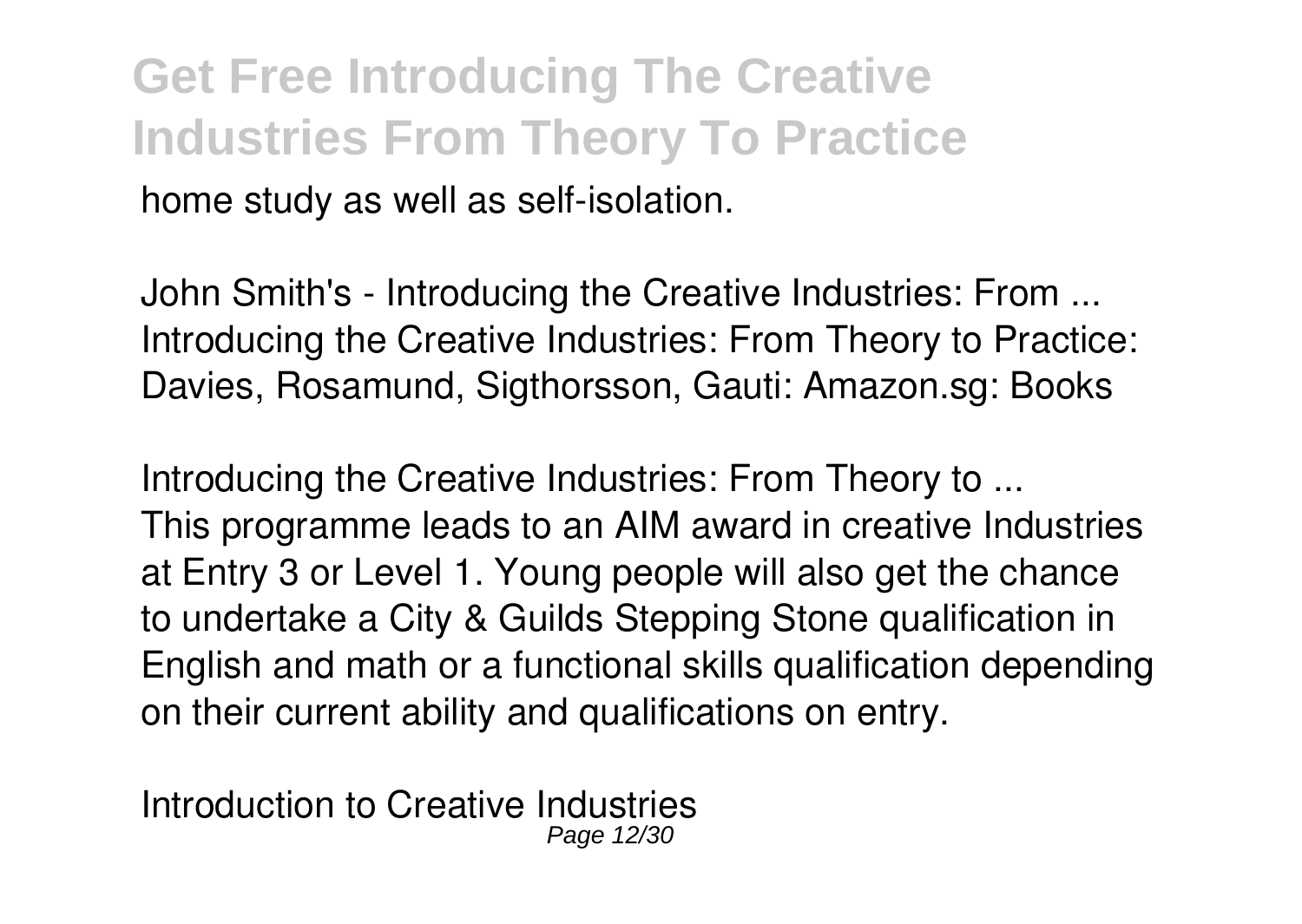Introducing: Creative Industries! Posted on the 3rd April 2020 DIME ONLINE offers 12 new courses for Creative Music Professionals. For the first time ever, you can earn an RSL Extended Diploma in Creative Industries at Level 4 and Level 5, entirely online!

"This text does a sterling job at identifying, outlining and defining the many elements that go to make up this booming sector of industry. What makes it particularly interesting is that it includes the view of the creative industries from the perspective of working in it, then the definitions of what products and producers are involved, and ends with the Page 13/30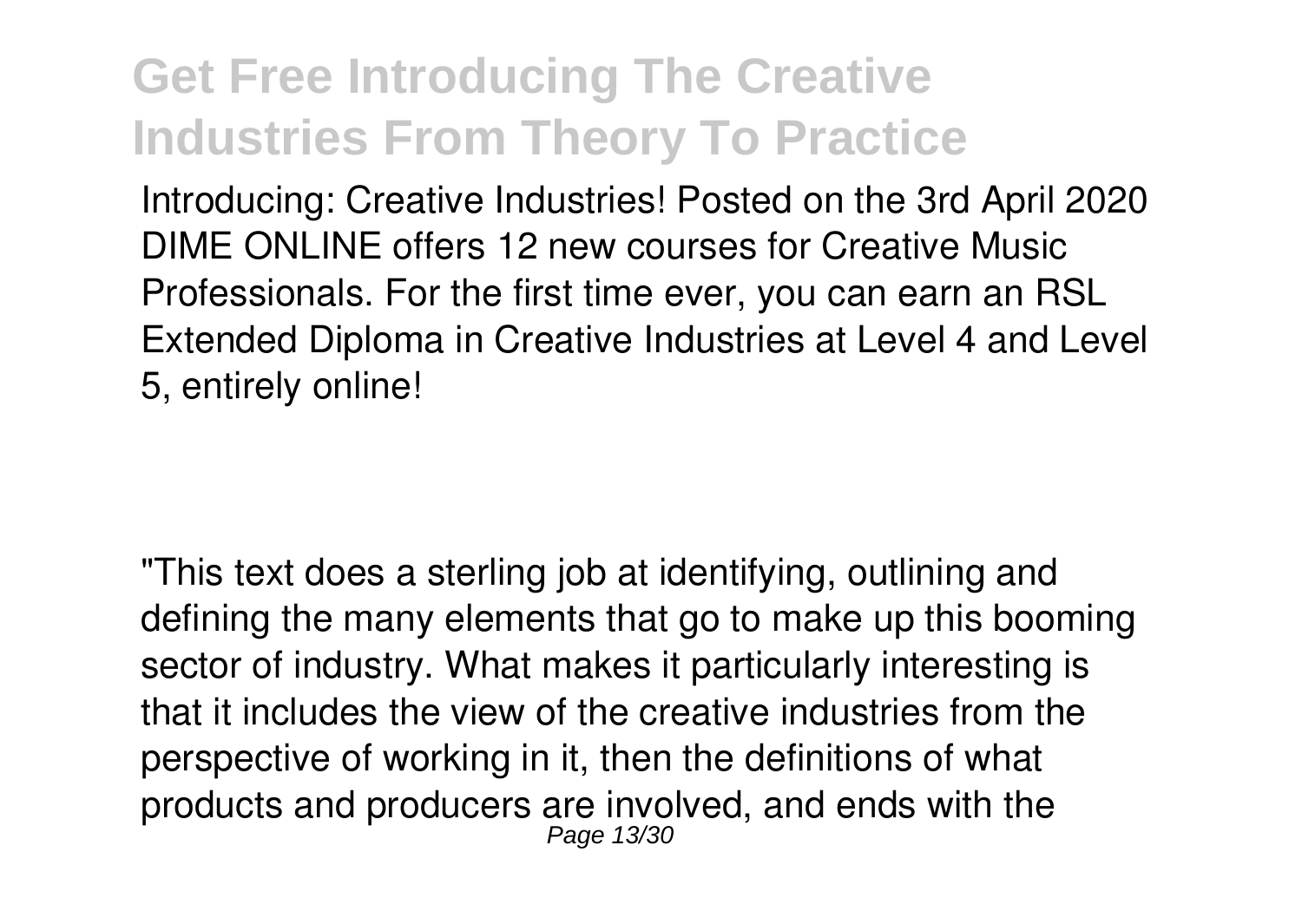broader picture of the creative economy and predictions for future trends. Add to this that they include both theory and practice, and this really is an all-round guide to the vast domain that is loosely titled 'the creative industries'" - Angela Birchall, School of Media, Music & Performance, Salford University This is your complete guide to studying and succeeding in the creative industries. This book takes you through the history, trends, products and markets of the creative industries, showing how success depends on a mix of ideas, tactics and talent. When understanding social networks and cultural economy is just as important as handson skills or an entrepreneurial spirit, Introducing the Creative Industries shows you how to use theories, concepts and practical skills to get ahead in their course and professional Page 14/30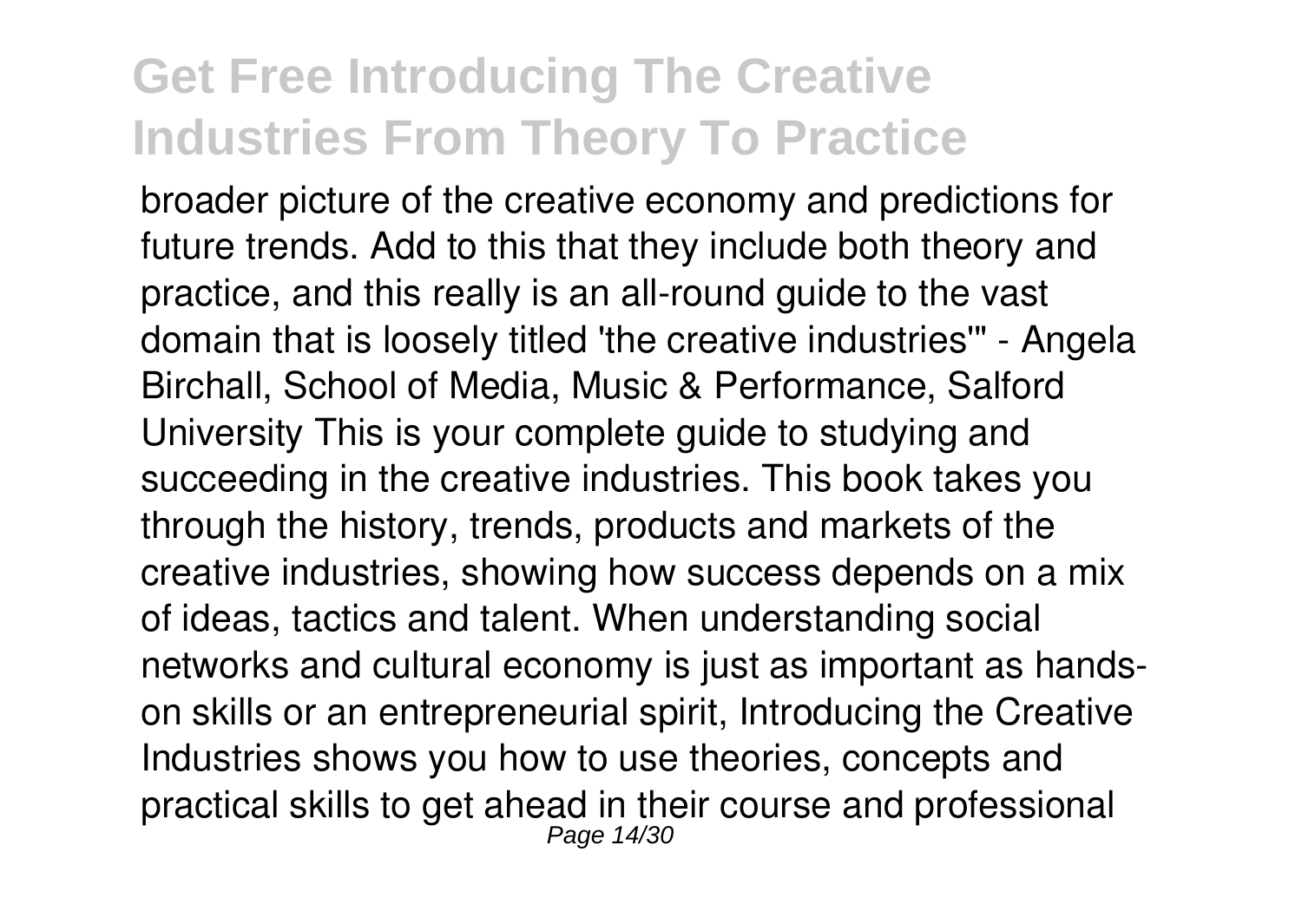life. Creatively imagined and beautifully written, this book: Interweaves theoretical concepts and professional practice on every page Uses cultural economy to teach the essential concepts and thinkers Integrates case studies from fashion and gaming to journalism and music Teaches strategies for navigating the links between skills, industries, creativity and markets. This book shows you how to spot opportunities and use your knowledge and savvy to take kickstart your career in this fast-moving industry. It is an essential guidebook for students of creativity in media and communication, design, creative industries and business.

As the world faces extreme economic, environmental and political crises, this bold and accessible Advanced Page 15/30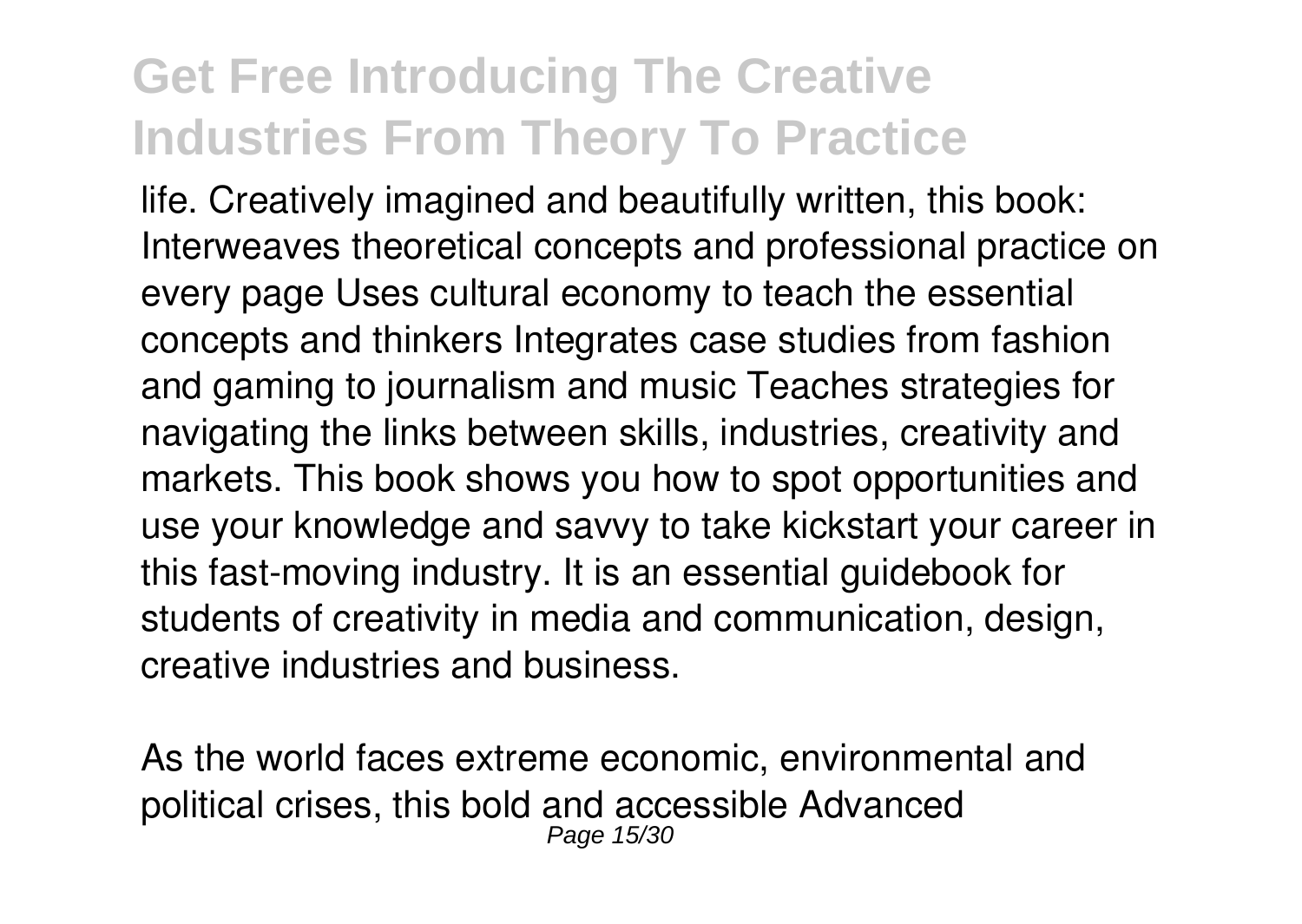Introduction argues for a future-facing approach to the creative economy and creative innovation. The book analyses contemporary and historical arts and culture whilst assessing historical shifts from national to global cultures; analogue to digital technologies; and individualist to systems thinking.

The Oxford Handbook of Creative Industries is a reference work, bringing together many of the world's leading scholars in the application of creativity in economics, business and management, law, policy studies, organization studies, and psychology. Creative industries research has become a regular theme in academic journals and conferences across these subjects and is also an important agenda for governments throughout the world, while business people Page 16/30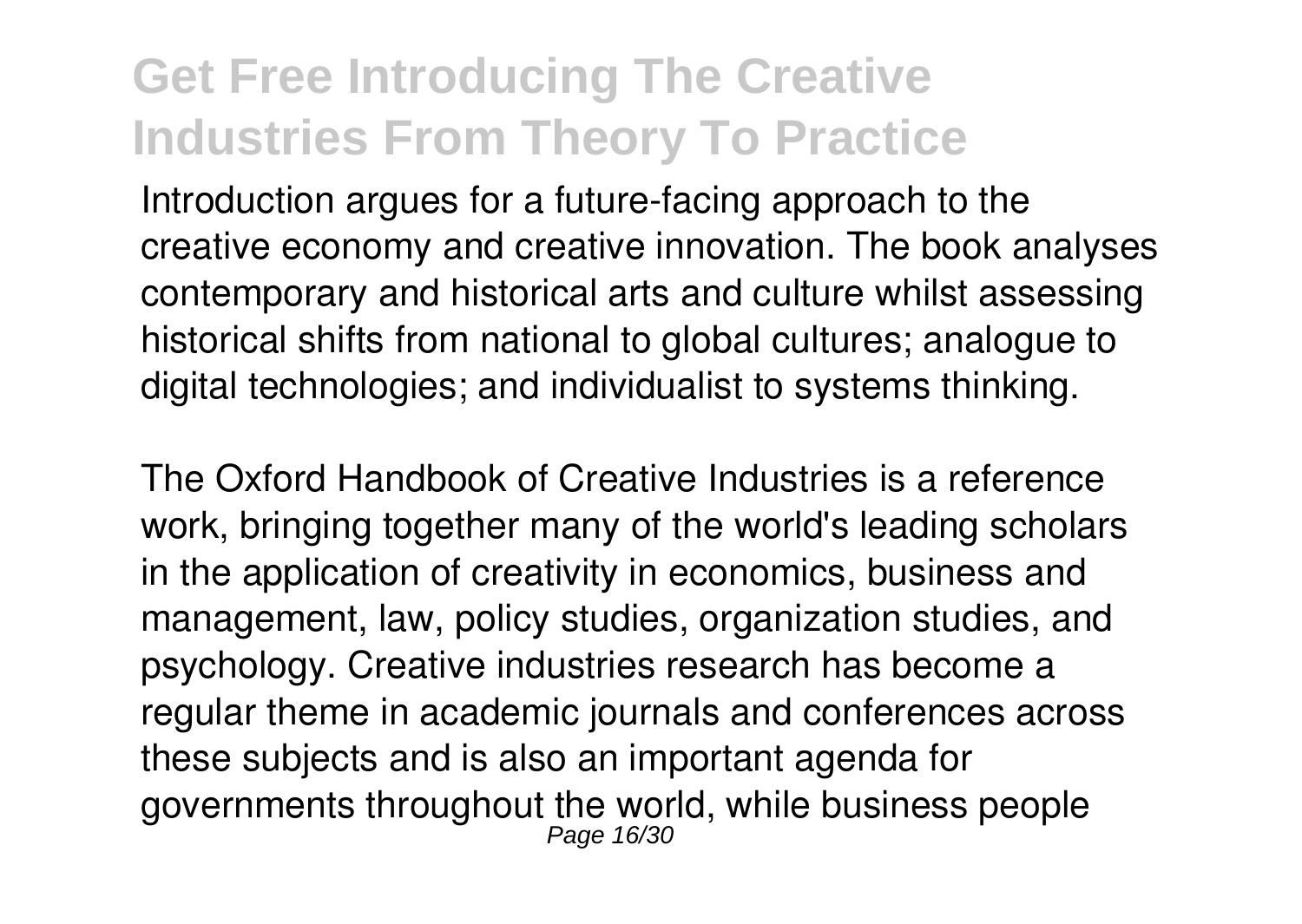from established companies and entrepreneurs revaluate and innovate their models in creative industries. The Handbook is organized into four parts: Following the editors' introduction, Part One on Creativity includes individual creativity and how this scales up to teams, social networks, cities, and labour markets. Part Two addresses Generating and Appropriating Value from Creativity, as achieved by agents and organizations, such as entrepreneurs, stars and markets for symbolic goods, and considers how performance is measured in the creative industries. Part Three covers the mechanics of Managing and Organizing Creative Industries, with chapters on the role of brokerage and mediation in creative industry networks, disintermediation and glocalisation due to digital technology, the management of project-based organzations in<br>Page 17/30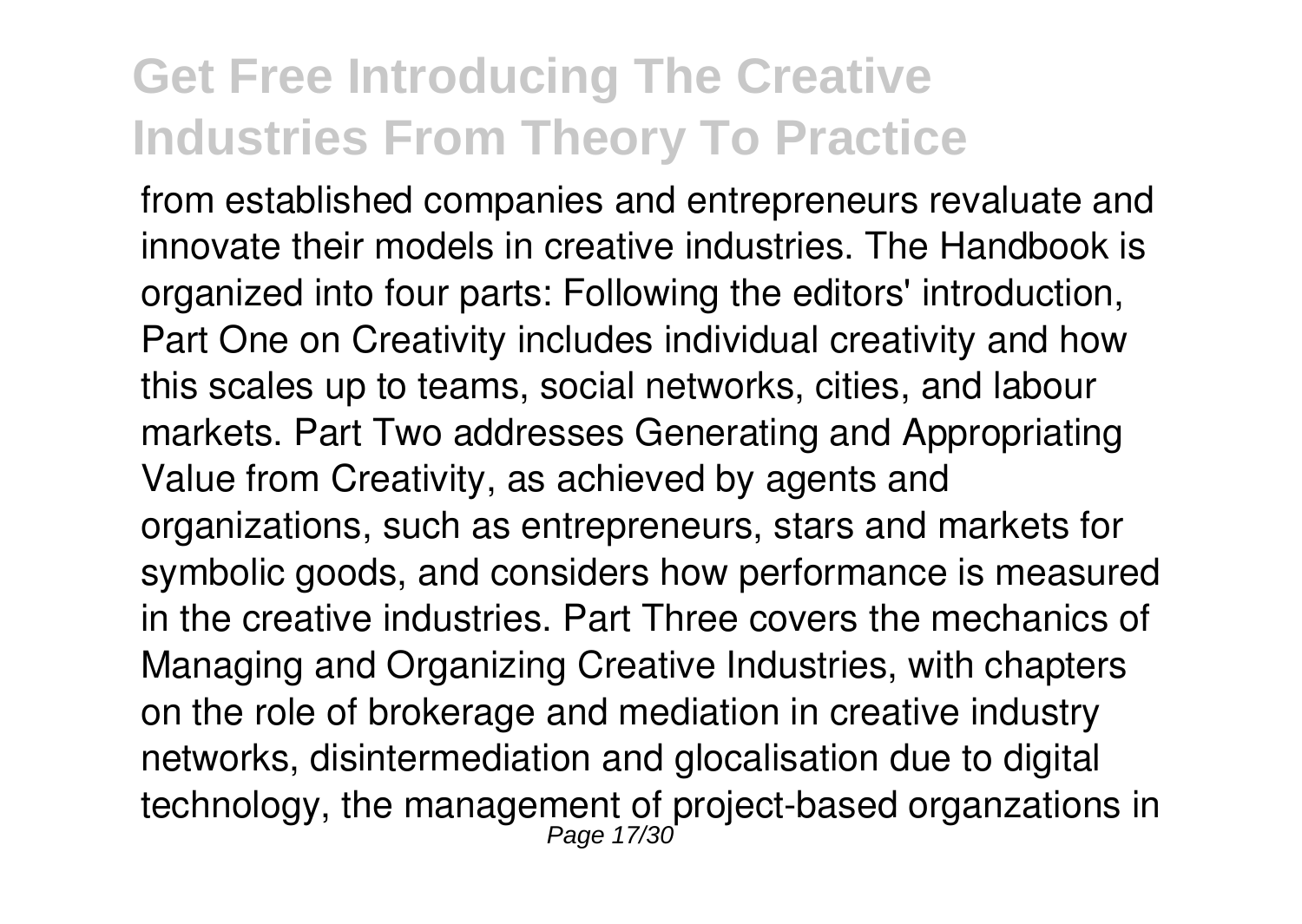creative industries, organizing events in creative fields, project ecologies, Global Production Networks, genres and classification and sunk costs and dynamics of creative industries. Part Four on Creative Industries, Culture and the Economy offers chapters on cultural change and entrepreneurship, on development, on copyright, economic spillovers and government policy. This authoritative collection is the most comprehensive source of the state of knowledge in the increasingly important field of creative industries research. Covering emerging economies and new technologies, it will be of interest to scholars and students of the arts, business, innovation, and policy.

This book presents an introductory overview of the socio-Page 18/30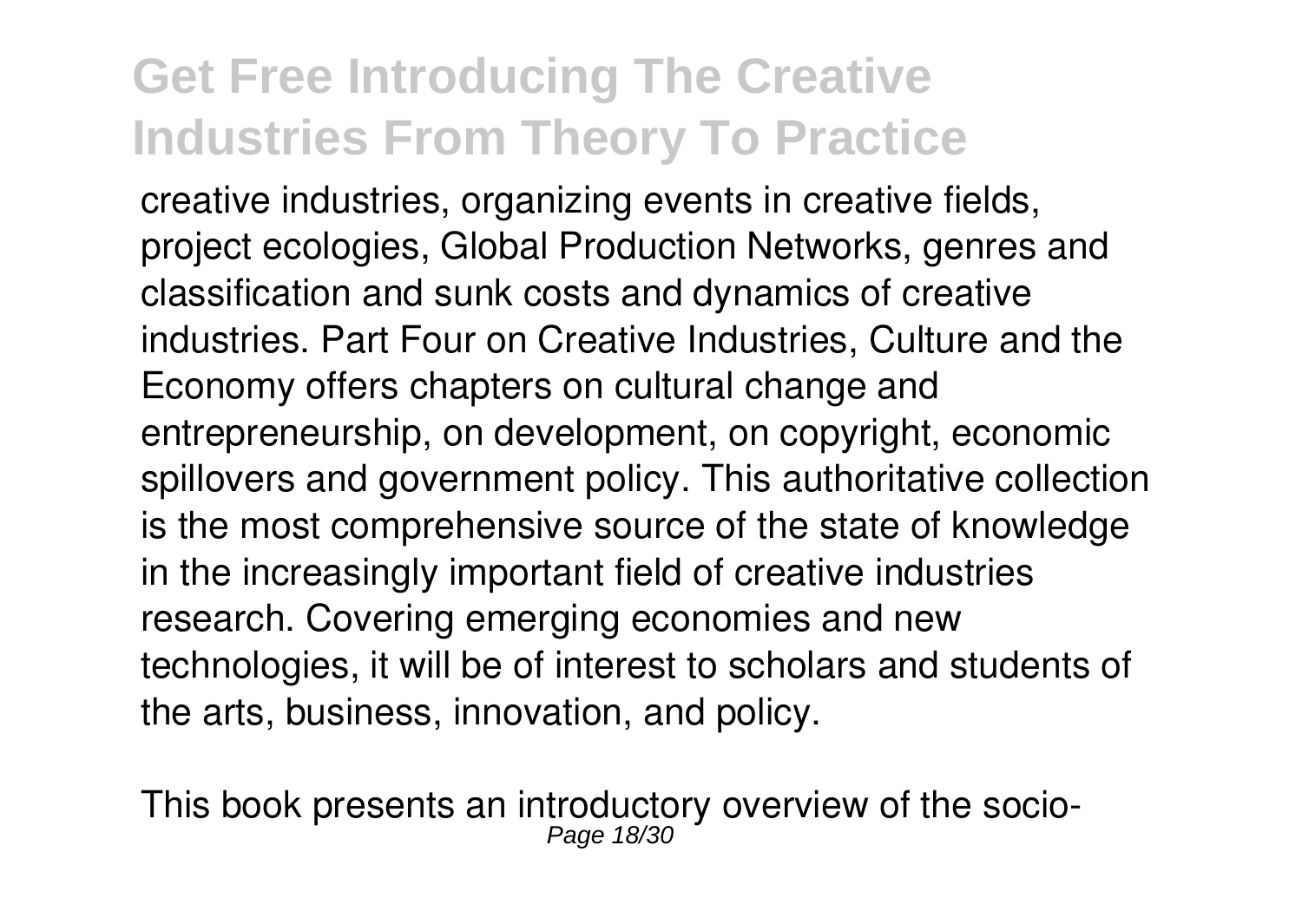economic organization of creative industries, focusing on the East Asian context. Establishing a theoretical framework founded on the work of Richard Caves, Howard Becker, and Pierre Bourdieu, this textbook is an accessible introduction to creative and cultural industries, drawing on examples from Japan, South Korea, and China. It both examines what is unique about cultural production in these countries and places them in a global and intercultural context. Building on themes of uncertainty and networks of cooperation, Brian Moeran looks at the role of social ties in defining notions of quality. He then analyses the positioning of individual actors, organisations, and commodities in each field of cultural production and the exchanges of economic and symbolic capital that take place between them. Examples are taken Page 19/30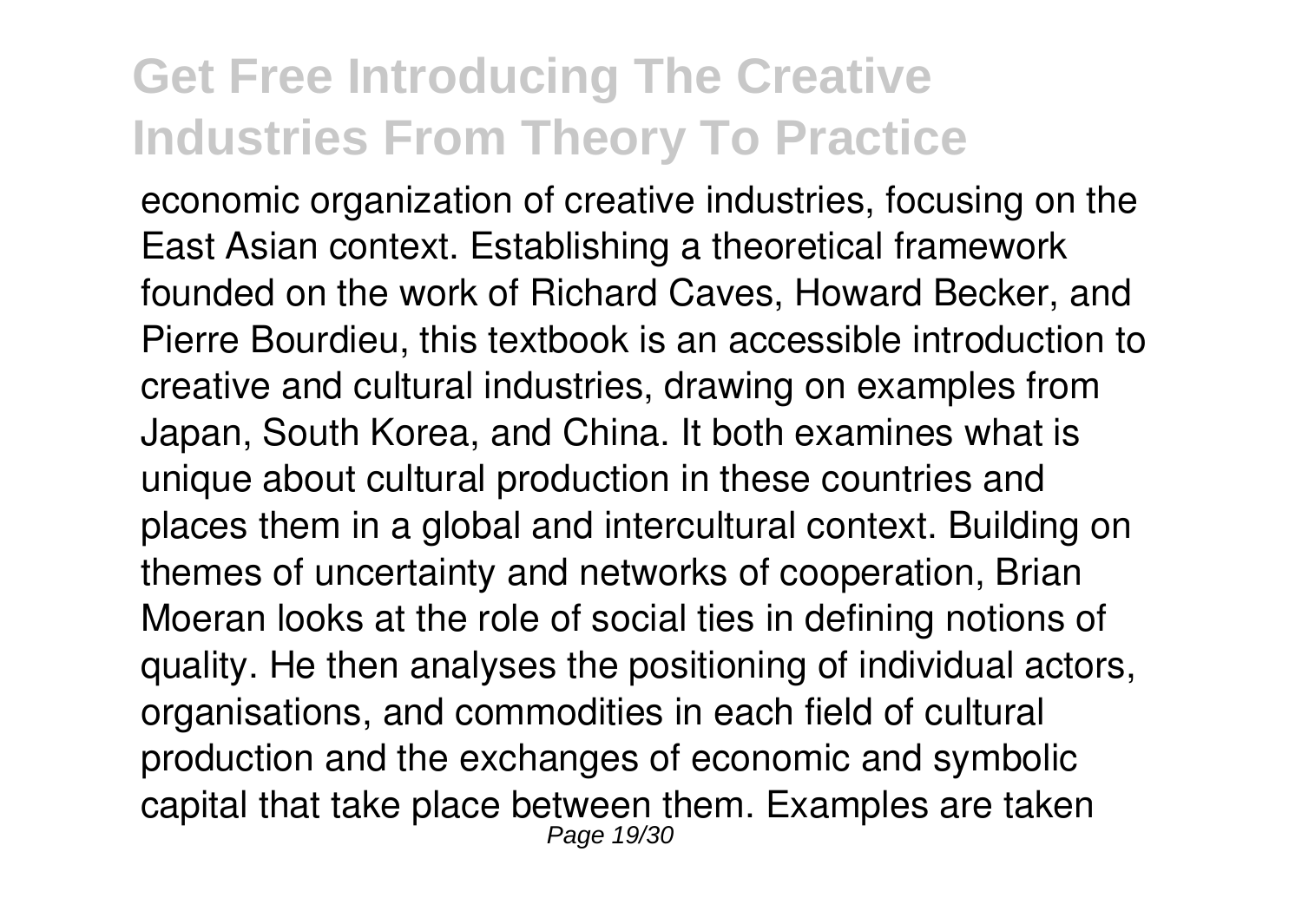from a range of cultural and creative industries, including film, music and fashion. Overall, Creative and Cultural Industries in East Asia serves as a foundational introduction to the study of creative and cultural production in East Asia.

This book combines insights from cultural economics, public finance, and tax law, providing an accessible and comprehensive introduction in the application of tax incentives for the creative industries. It does not have a singlecountry focus, but instead uses the perspective and examples of various countries around the world. The book starts with a theoretical part, introducing the concepts of creative industries and of tax incentives: how can the creative industries be defined, why do governments support the  $_{\tiny{\sf Page\,20/30}}$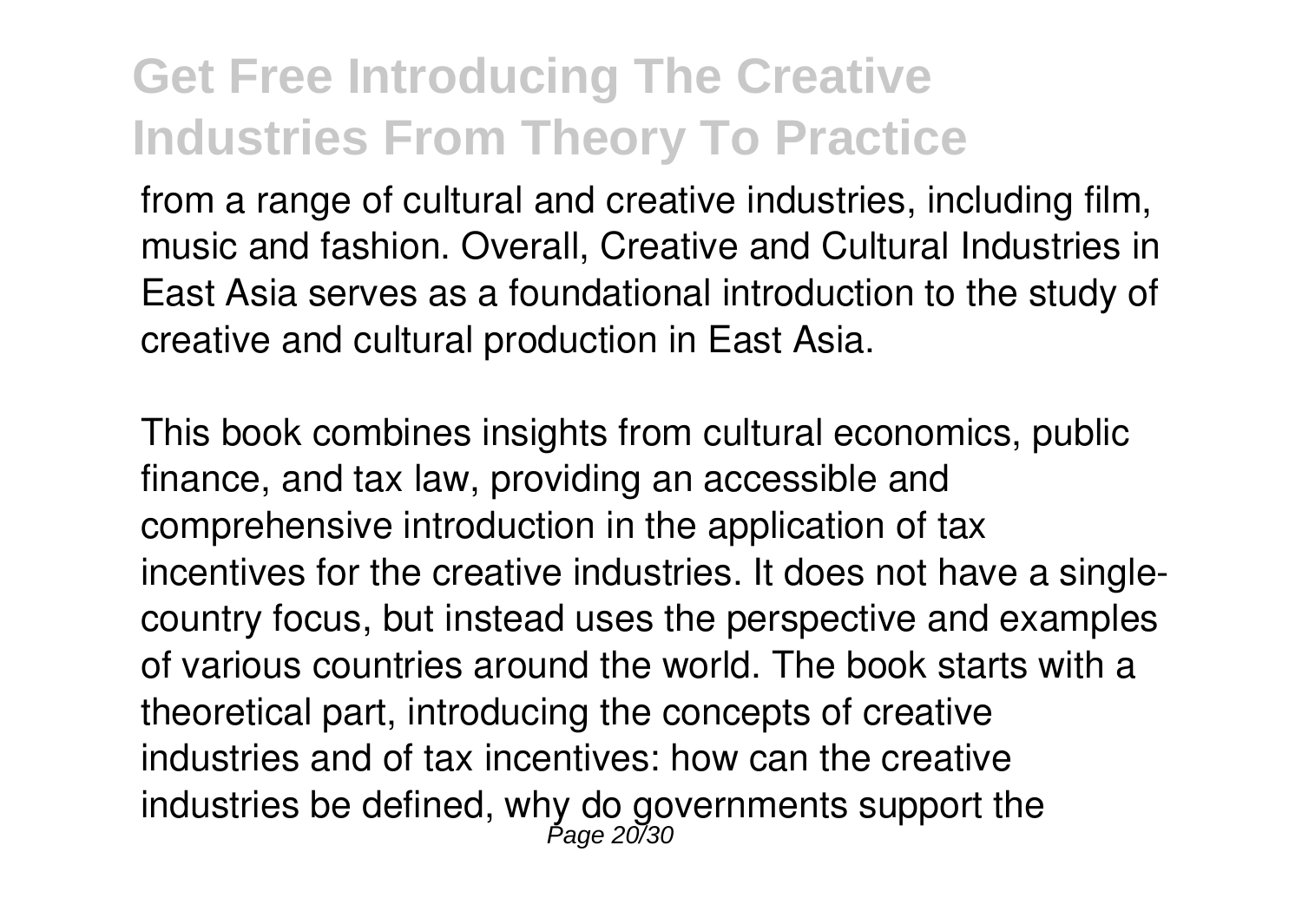creative industries and how can tax incentives be applied as policy instrument. In the globalized and digitalized world in which the creative industries operate, restrictions imposed by guidelines on harmful tax competition and state aid and regulations influencing the (im)possibility of applying tax incentives in cross-border situations have a great impact. For that reason these legal concepts are discussed as well in the theoretical part. Globalization also gives rise to questions on the cross border application of tax incentives. The example of cross border giving is discussed in this respect. The theoretical part is followed by a part that focuses on tax incentives for specific sectors of the creative industries: museums and cultural heritage, the audiovisual industries (film, tv and videogames), the art market, copyright and<br>Page 21/30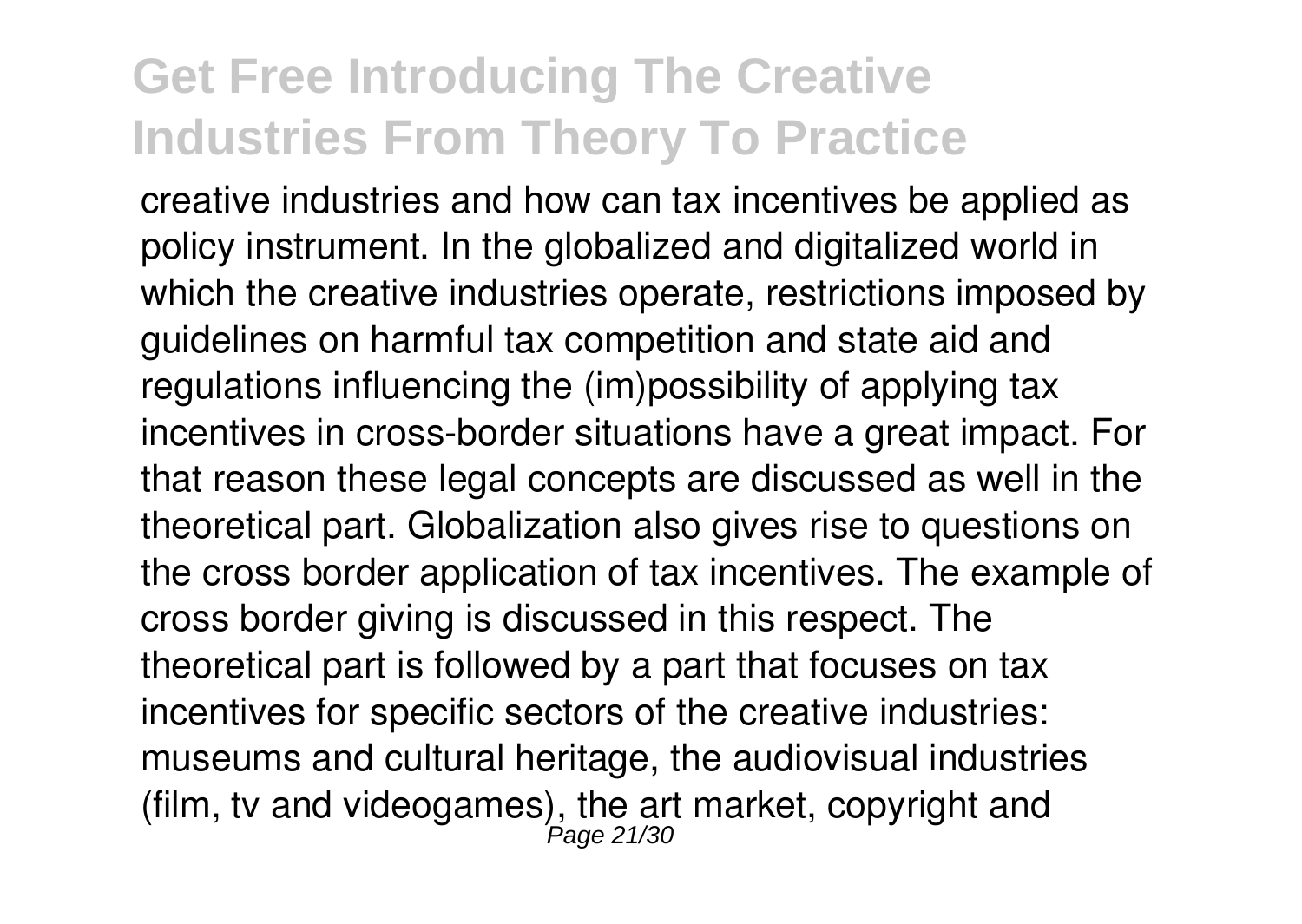artists. This part uses insightful examples from various countries to illustrate the application of these tax incentives. As the book takes both an academic and a practical approach, it is of relevance to researchers, students, policy makers and readers involved in the creative industry who seek an in-depth and up-to-date overview of this alternative way for governments to support the creative industries.

This book documents the rise in youth creativity, entrepreneurship, and collective strategies to address systemic barriers and discrimination in the creative industries and create an expanded, more diverse, inclusive, equitable, and caring field. Although the difficulties of entering and making a living in the creative industries<sup>[]</sup> a field which can Page 22/30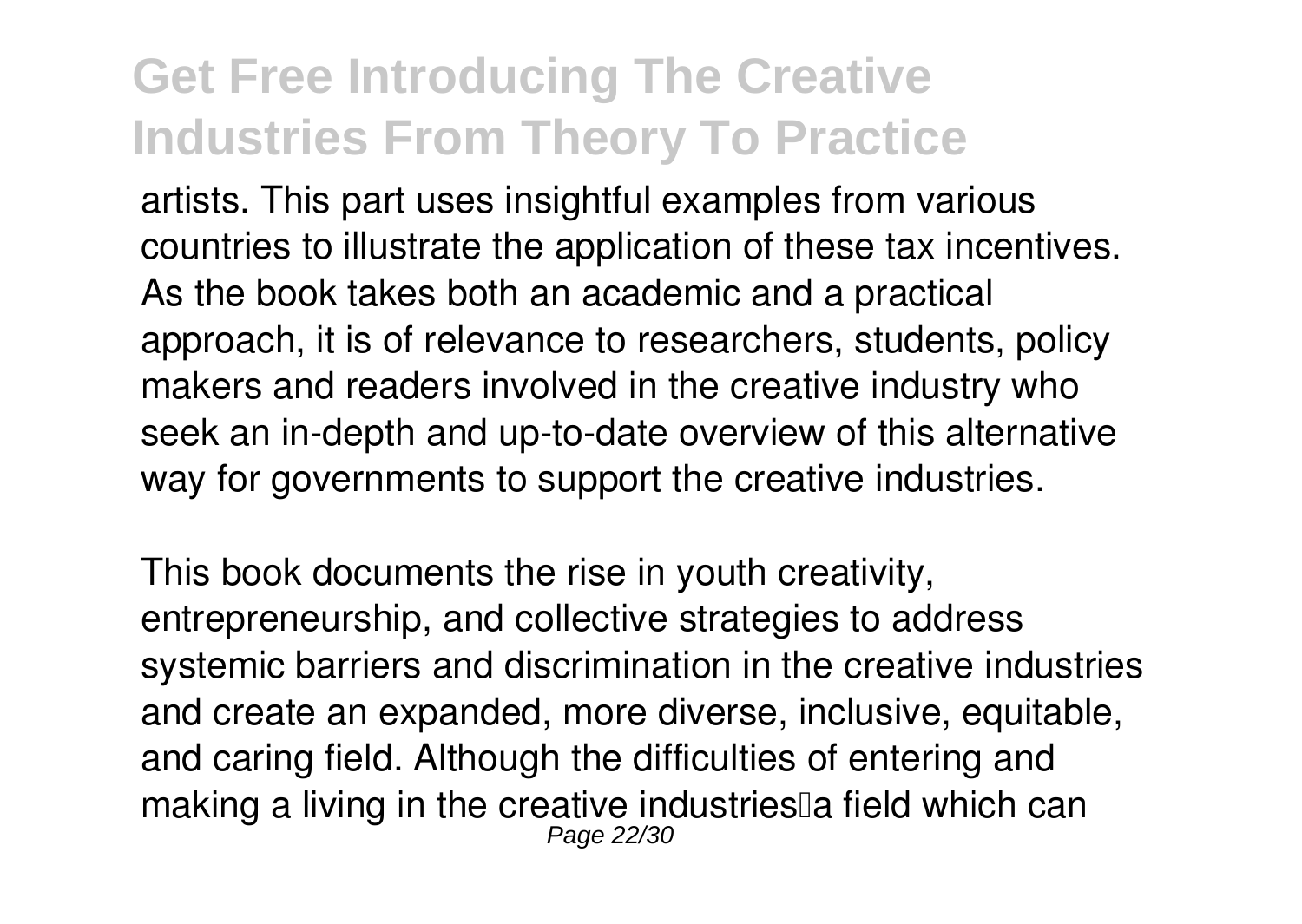often perpetuate dominant patterns of social exclusion and economic inequality are well documented, there is still an absence of guidance on how young creatives can navigate this environment. Foregrounding an intersectional approach, Reimagining the Creative Industries responds to this gap by documenting the work of contemporary youth collectives and organizations that are responding to these systemic barriers and related challenges by creating more caring and community-oriented alternatives. Mobilizing a care ethics framework, Miranda Campbell underscores forms of care that highlight relationality, recognize structural barriers, and propose new visions for the creative industries. This book posits a future where creativity, collaboration, and community are possible through increased avenues for co-creation, Page 23/30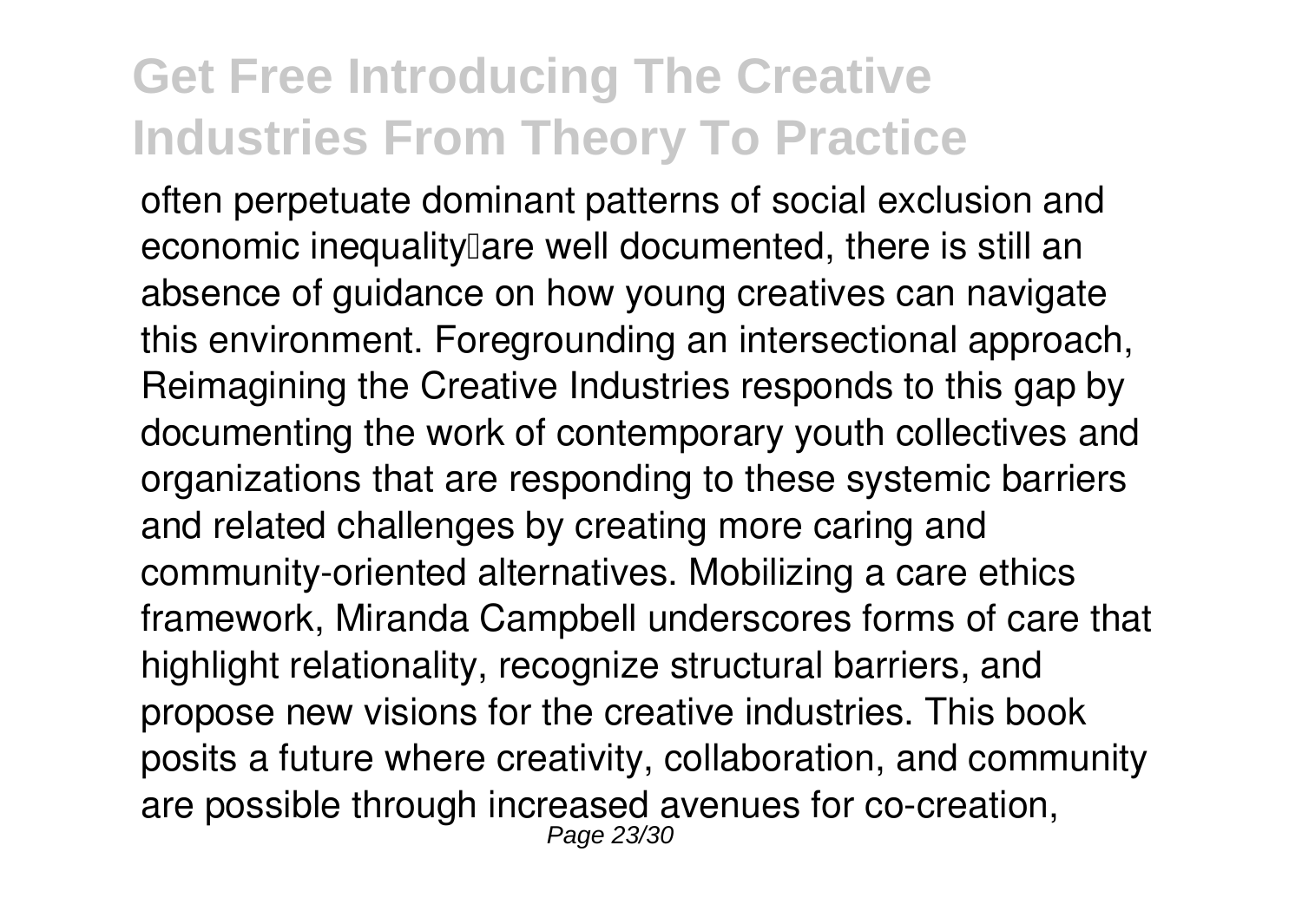teaching and learning, and community engagement. Anyone interested in thinking critically about the creative industries, youth culture, community work, and creative employment will be drawn to Campbell's incisive work.

Interdisciplinary, internationally focused, policy-informed, and strategic, this book sets out agendas for advancing research into creative industries as a productive and innovative intervention in public policy. With contributions from leading scholars, policy and industry specialists, this Research Agenda will be a vital resource for students and academics working in the fields of communication, culture, film and media, geography, business and policy studies, and Internet and social media studies.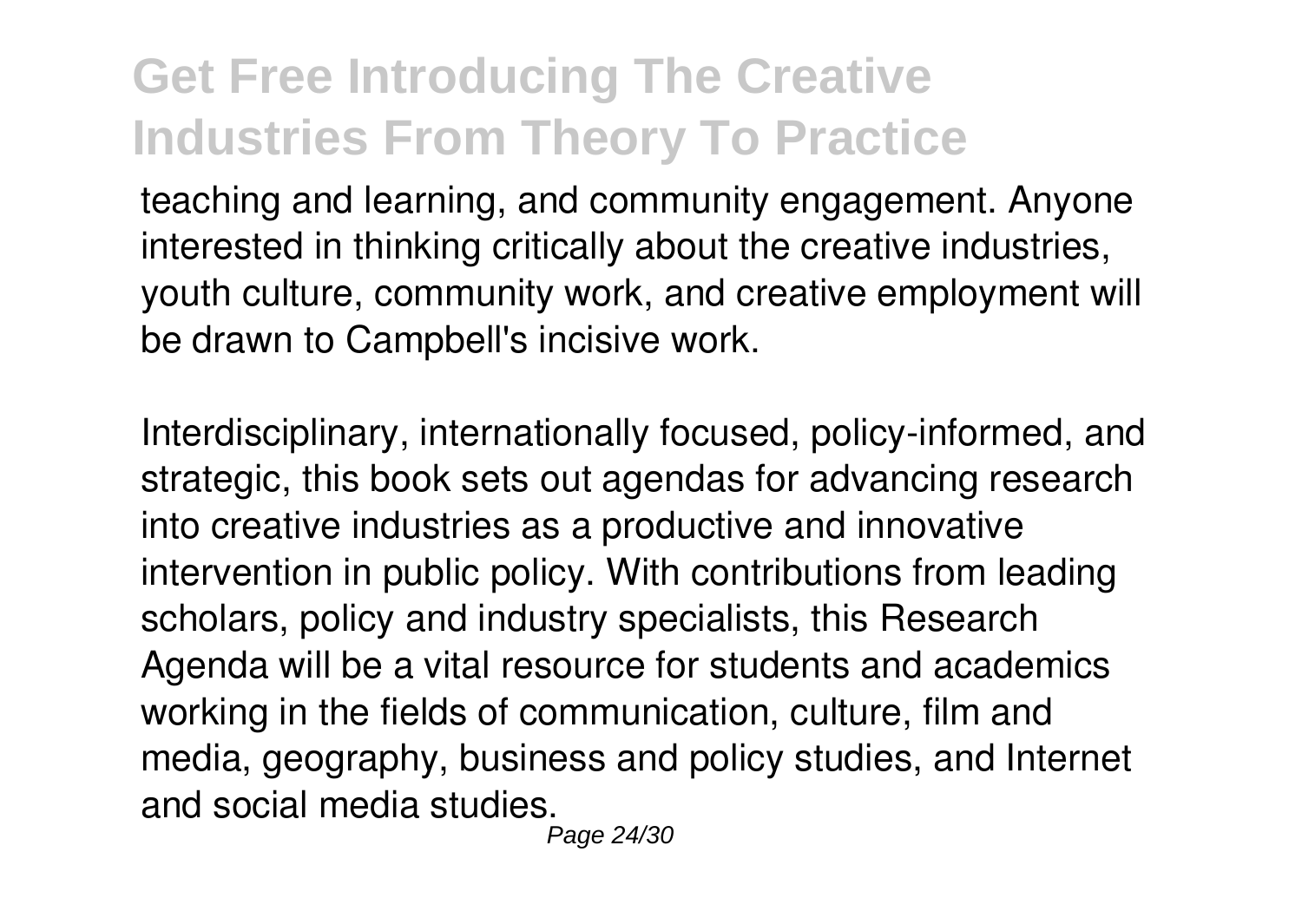Since the DCMS Creative Industries Mapping Document highlighted the key role played by creative activities in the UK economy and society, the creative industries agenda has expanded across Europe and internationally. They have the support of local authorities, regional development agencies, research councils, arts and cultural agencies and other sector organisations. Within this framework, higher education institutions have also engaged in the creative agenda, but have struggled to define their role in this growing sphere of activities. Higher Education and the Creative Economy critically engages with the complex interconnections between higher education, geography, cultural policy and the creative economy. This book is organised into four sections which<br><sup>Page 25/30</sup>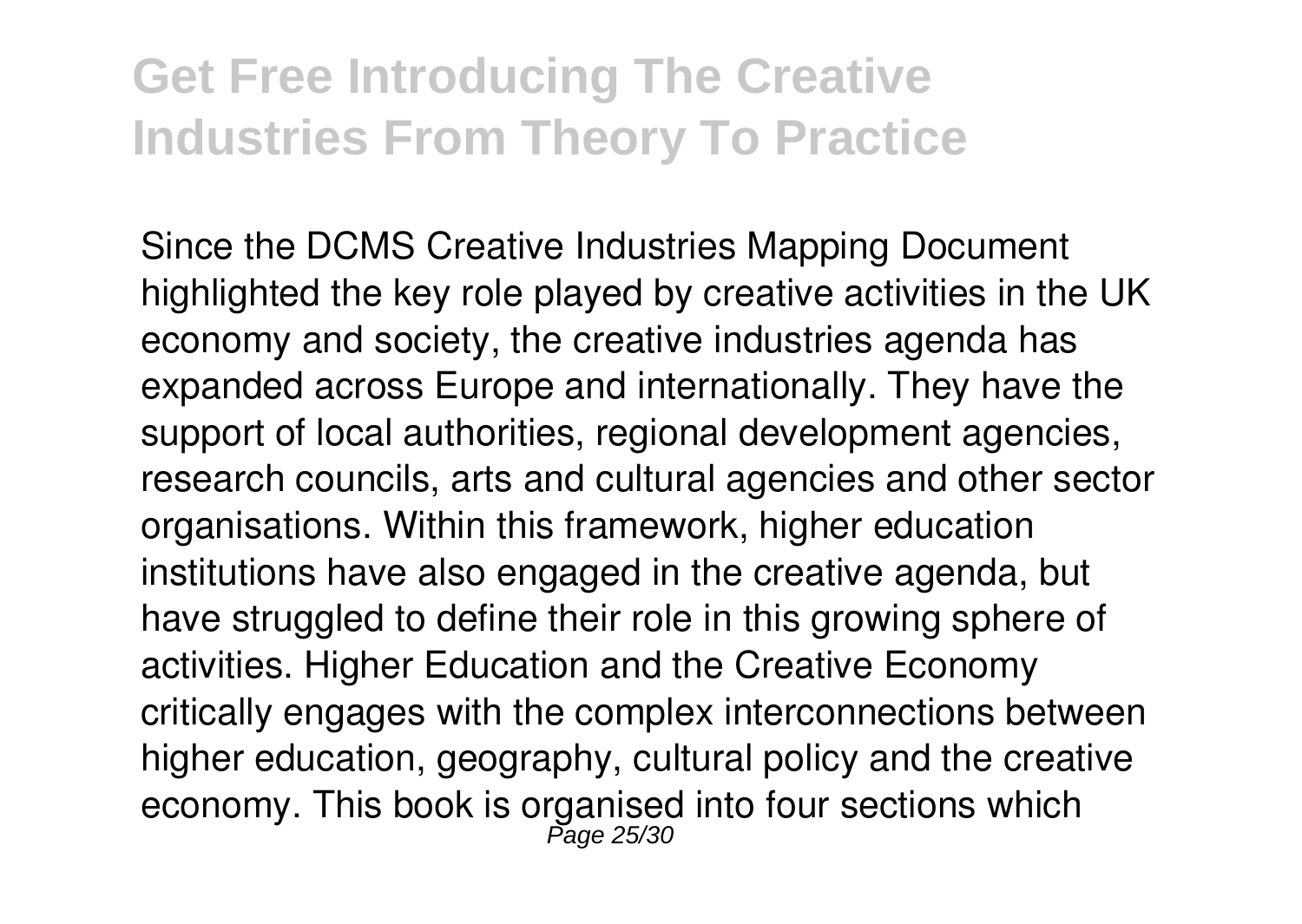articulate the range of dynamics that can emerge between higher education and the creative economy: partnership and collaboration across Higher Education institutions and the creative and cultural industries; the development of creative human capital; connections between arts schools and local art scenes; and links with broader policy directions and work. While it has a strong UK component, it also includes international perspectives, specifically from Australia, Singapore, Europe and the USA. This authoritative collection challenges the boundaries of creative and cultural industry development by bringing together international experts from a range of subject areas, presenting researchers with a unique multidisciplinary approach to the topic. This edited collection will be of interest to researchers and policy makers working in Page 26/30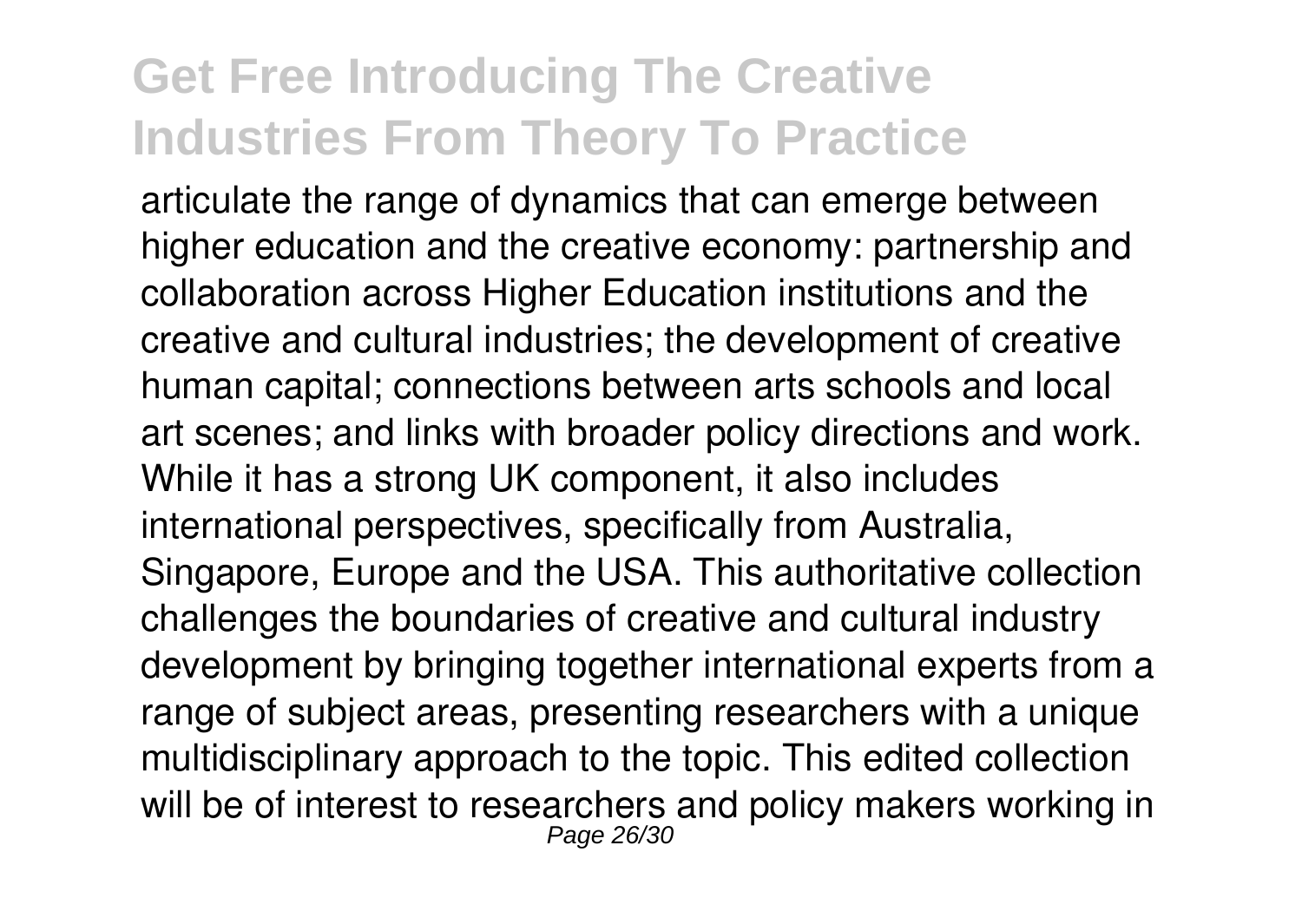the area of creative and cultural industries development.

"Moving from age-old warnings about the influence of the cultural industry to a tentative embrace of a global creative society, Terry Flew's new book provides an excellent overview of this exciting field. Warmly recommended for students and policymakers alike." - Mark Deuze, Indiana University "A comprehensive text on the state of the art of the creative industries... a running commentary on the ebb and flow of both the academic debates (from cultural studies, cultural economics, organisational studies, economic geography and urban sociology) and the policy initiatives that seek to frame the field for outsiders. An ideal primer." - Andy C Pratt, King's College London The rise of creative industries Page 27/30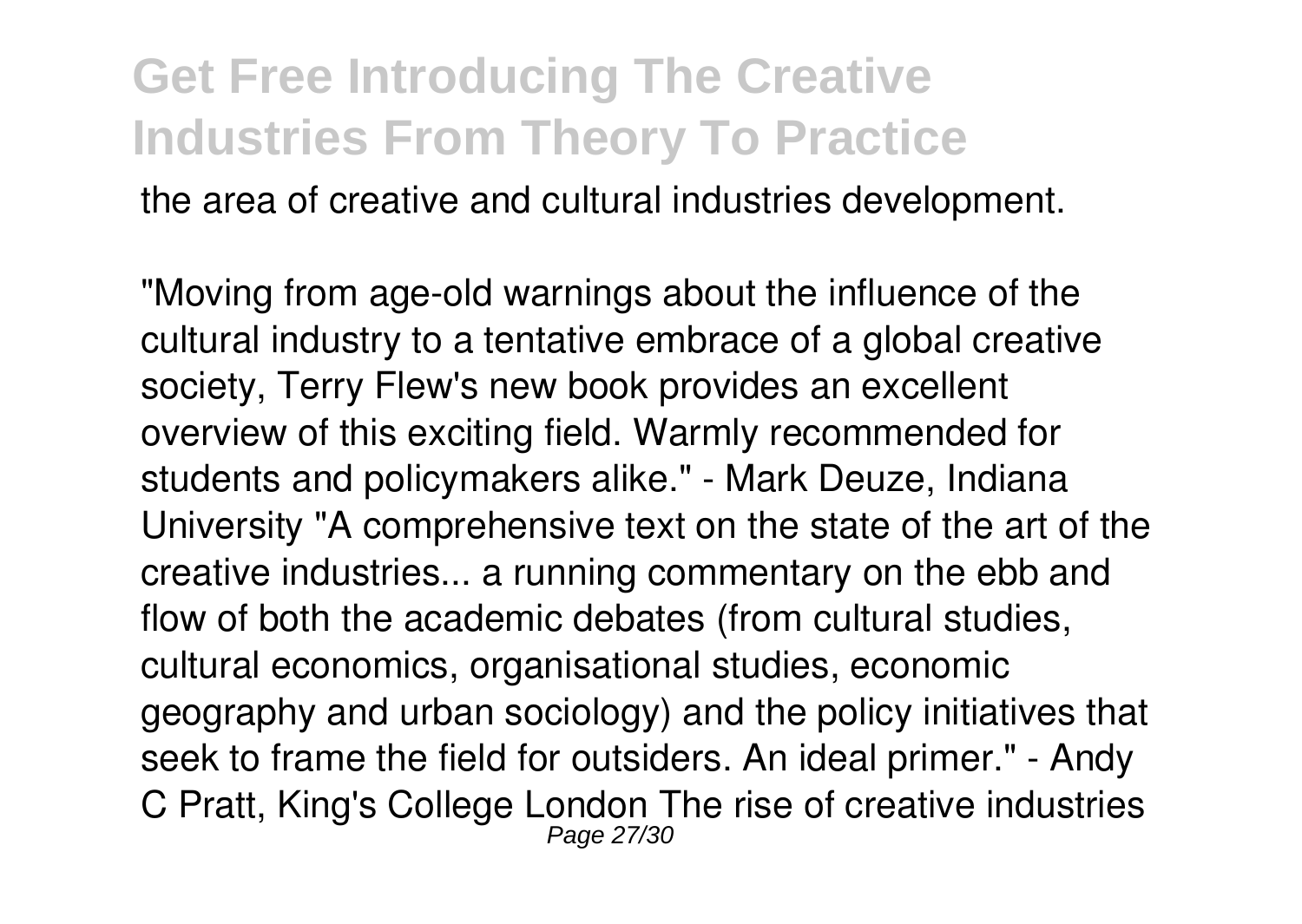requires new thinking in communication, media and cultural studies, media and cultural policy, and the arts and information sectors. The Creative Industries sets the agenda for these debates, providing a richer understanding of the dynamics of cultural markets, creative labour, finance and risk, and how culture is distributed, marketed and creatively reused through new media technologies. This book: Develops a global perspective on the creative industries and creative economy Draws insights from media and cultural studies, innovation economics, cultural policy studies, and economic and cultural geography Explores what it means for policymakers when culture and creativity move from the margins to the centre of economic dynamics Makes extensive use of case studies in ways that are relevant not only to researchers Page 28/30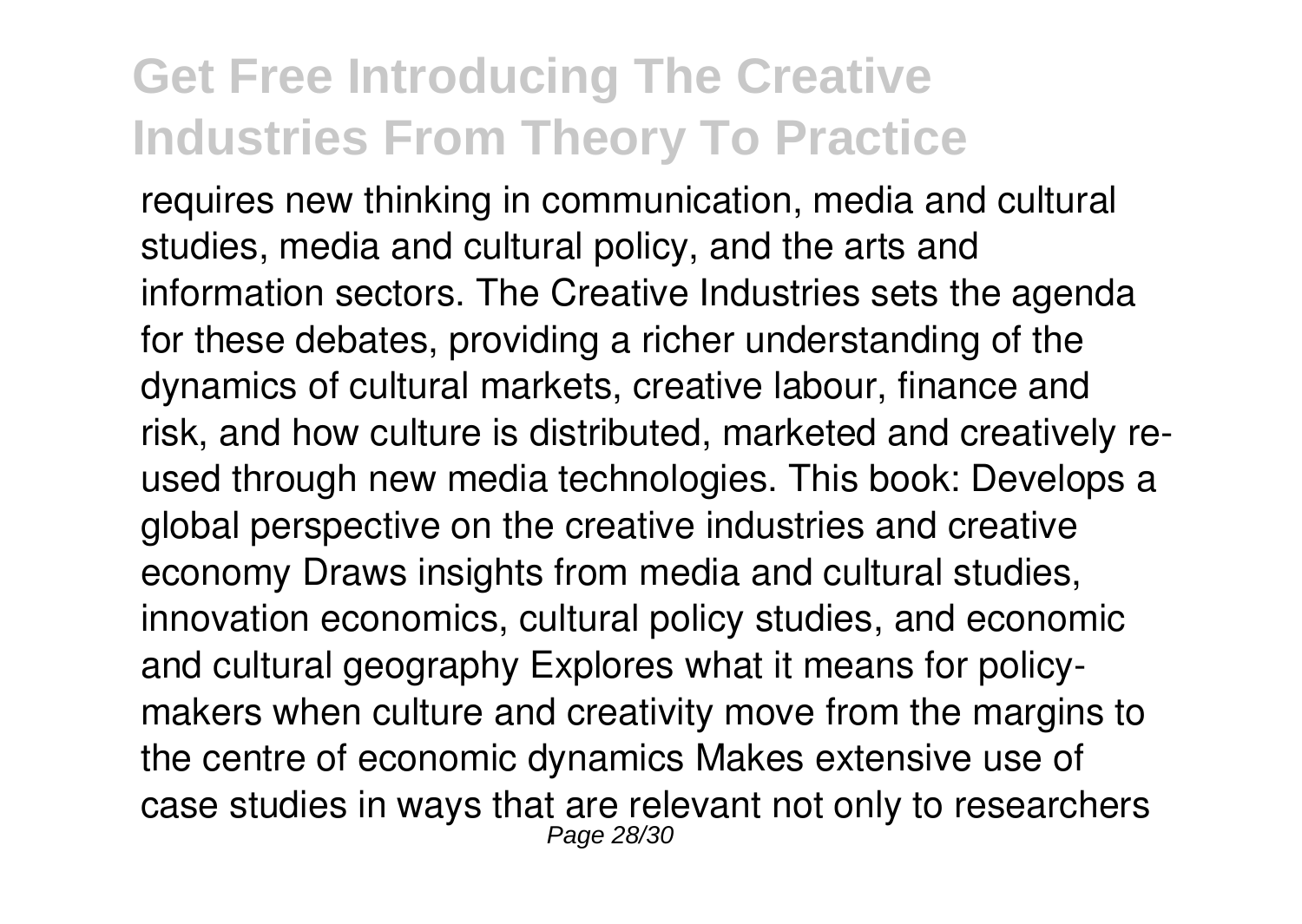and policy-makers, but also to the generation of students who will increasingly be establishing a 'portfolio career' in the creative industries. International in coverage, The Creative Industries traces the historical and contemporary ideas that make the cultural economy more relevant that it has ever been. It is essential reading for students and academics in media, communication and cultural studies.

"To explain the logic of these arrangements, the author draws on the analytical resources of industrial economics and the theory of contracts. He addresses the winner-take-all character of many creative activities that brings wealth and renown to some artists while dooming others to frustration; why the "option" form of contract is so prevalent; and why Page 29/30